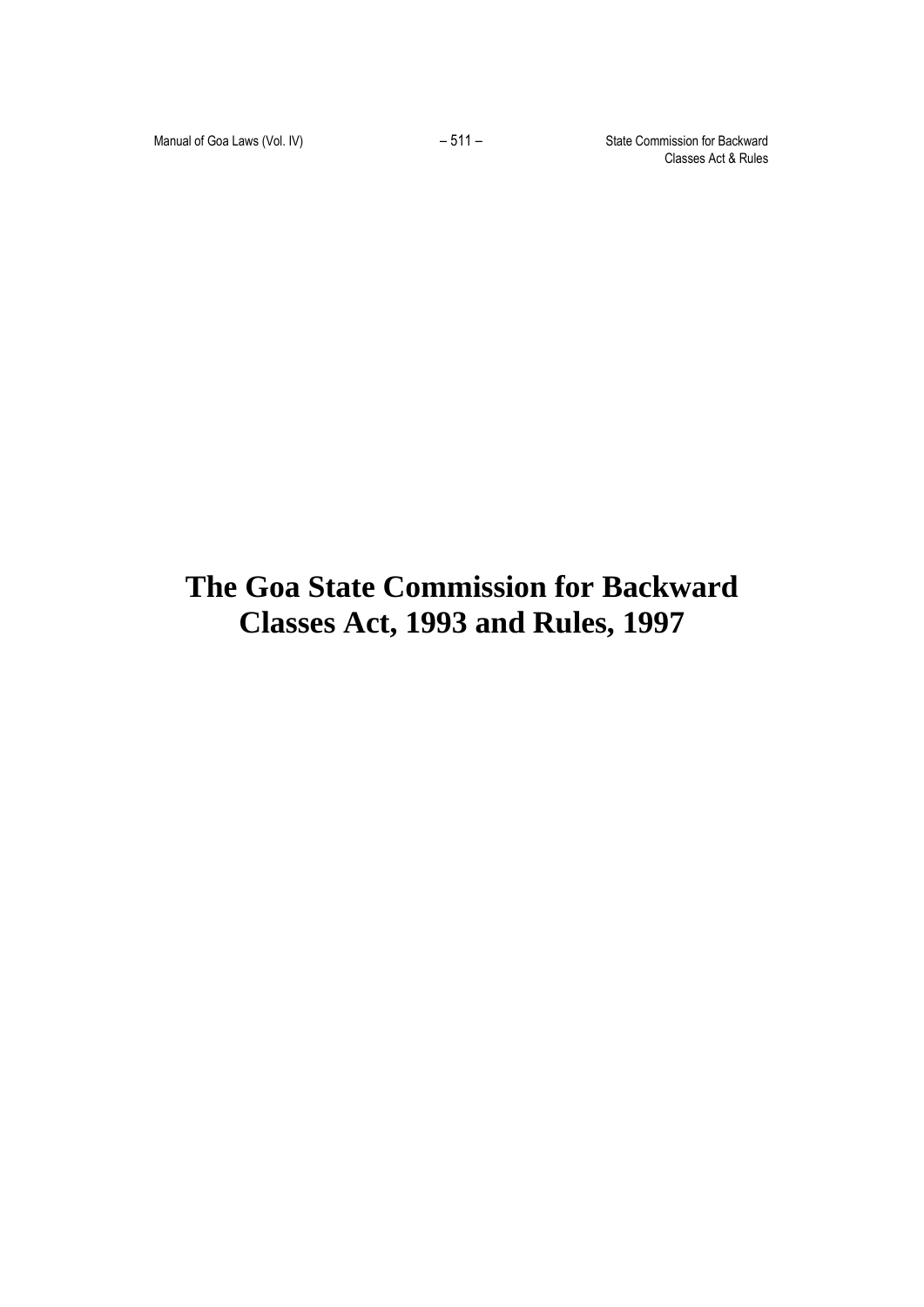Manual of Goa Laws (Vol. IV)

–512

**State Commission for Backward** Classes Act and Rules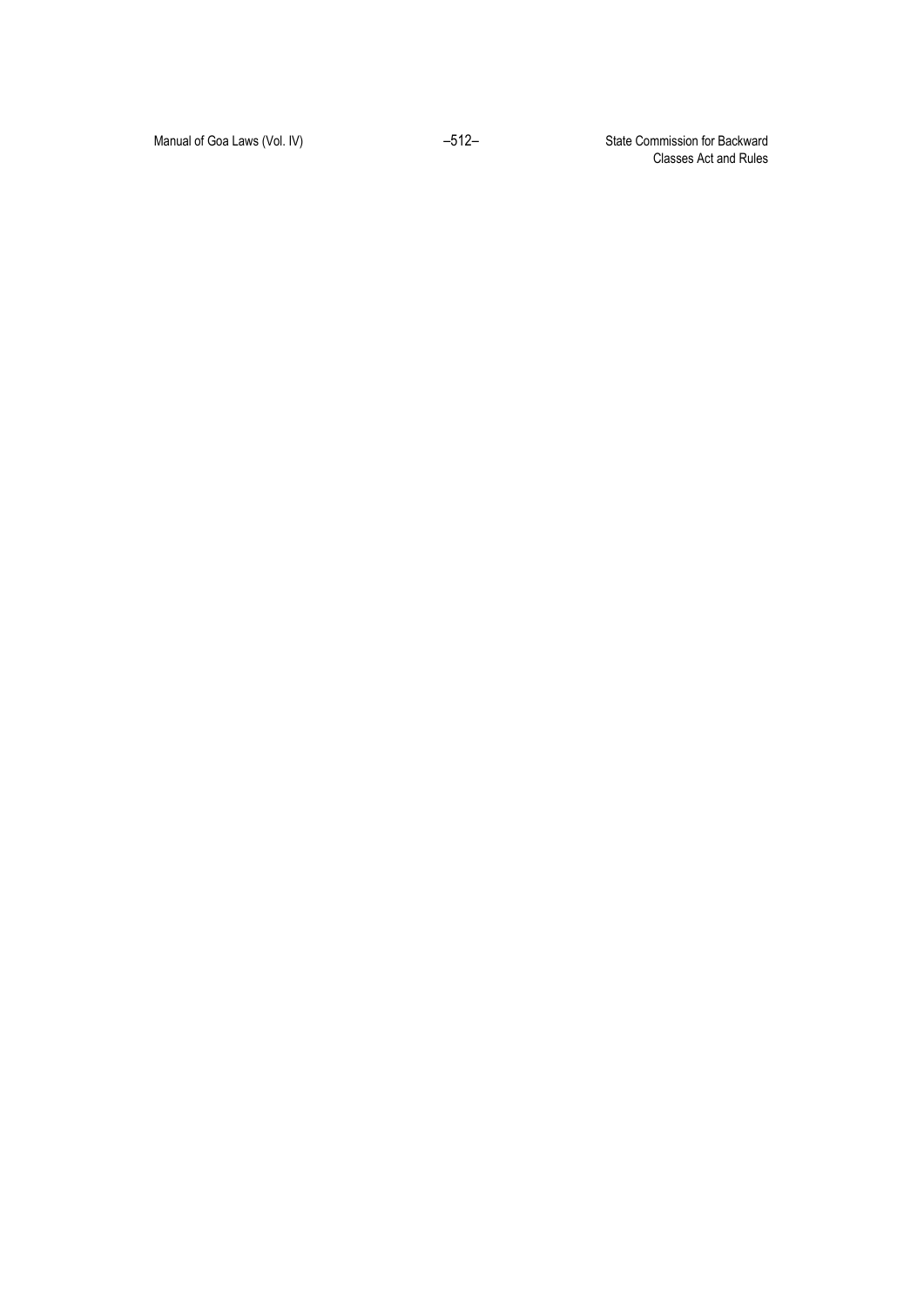# **The Goa State Commission for Backward Classes Act, 1993**

- **1. The Goa State Commission for Backward Classes Act, 1993 (Goa Act 13 of 1993)** published in the Official Gazette, Series I No. 10 dated 3-6-1993.
- **2. The Goa State Commission for Backward Classes (Amendment) Act, 1993 (Goa Act 13 of 1993)** published in the Official Gazette, Series I No. 48 dated 24-2-1994 and came into force at once.
- **3. The Goa State Commission for Backward Classes Rules, 1997.**
- **4. The Goa State Commission for Backward Classes (Amendment) Rules, 2010** published in the Official Gazette, Series I No. 7 dated 13-5-2010.

|                         | <b>Short title and commencement</b>                                        | 9  | <b>Functions of the Commission</b>                                                  |
|-------------------------|----------------------------------------------------------------------------|----|-------------------------------------------------------------------------------------|
| $\mathbf{2}$            | <b>Definitions</b>                                                         | 10 | <b>Powers of the Commission</b>                                                     |
| 3                       | <b>Constitution of the State Commission for</b><br><b>Backward Classes</b> | 11 | <b>Periodic revision of lists by the State</b><br>Government                        |
| $\overline{\mathbf{4}}$ | Term of Office and conditions of service                                   | 12 | <b>Grants by the State Government</b>                                               |
|                         | of Chairperson and Members                                                 | 13 | <b>Accounts and Audit</b>                                                           |
| 5                       | Officers and other employees of the<br><b>Commission</b>                   | 14 | <b>Annual Report</b>                                                                |
| 6                       | Salaries and allowances to be paid out of<br>grants                        | 15 | <b>Annual Report and Audit Report to be</b><br>laid before the Legislative Assembly |
| $\overline{7}$          | Vacancies, etc., not to invalidate<br>proceedings of the Commission        | 16 | Chairperson, members and employees of<br>the Commission to be public servants       |
|                         |                                                                            | 17 | Power to make rules                                                                 |
| 8                       | Procedure to be regulated by the<br><b>Commission</b>                      | 18 | <b>Power to remove difficulties</b>                                                 |

#### **Arrangement of Sections**

#### **GOVERNMENT OF GOA**

# **Law (Legal and Legislative Affairs) Department**  $\overline{\phantom{a}}$

#### **Notification**

#### 7-13-93/LA

The Goa State Commission for Backward Classes Act, 1993 (Goa Act 13 of 1993) which has been passed by the Legislative Assembly of Goa on 30-3-1993 and assented to by the Governor of Goa on 4-5-1993, is hereby published for the general information of the public.

*P. V. Kadnekar,* Under Secretary (Drafting).

Panaji, 27th May, 1993.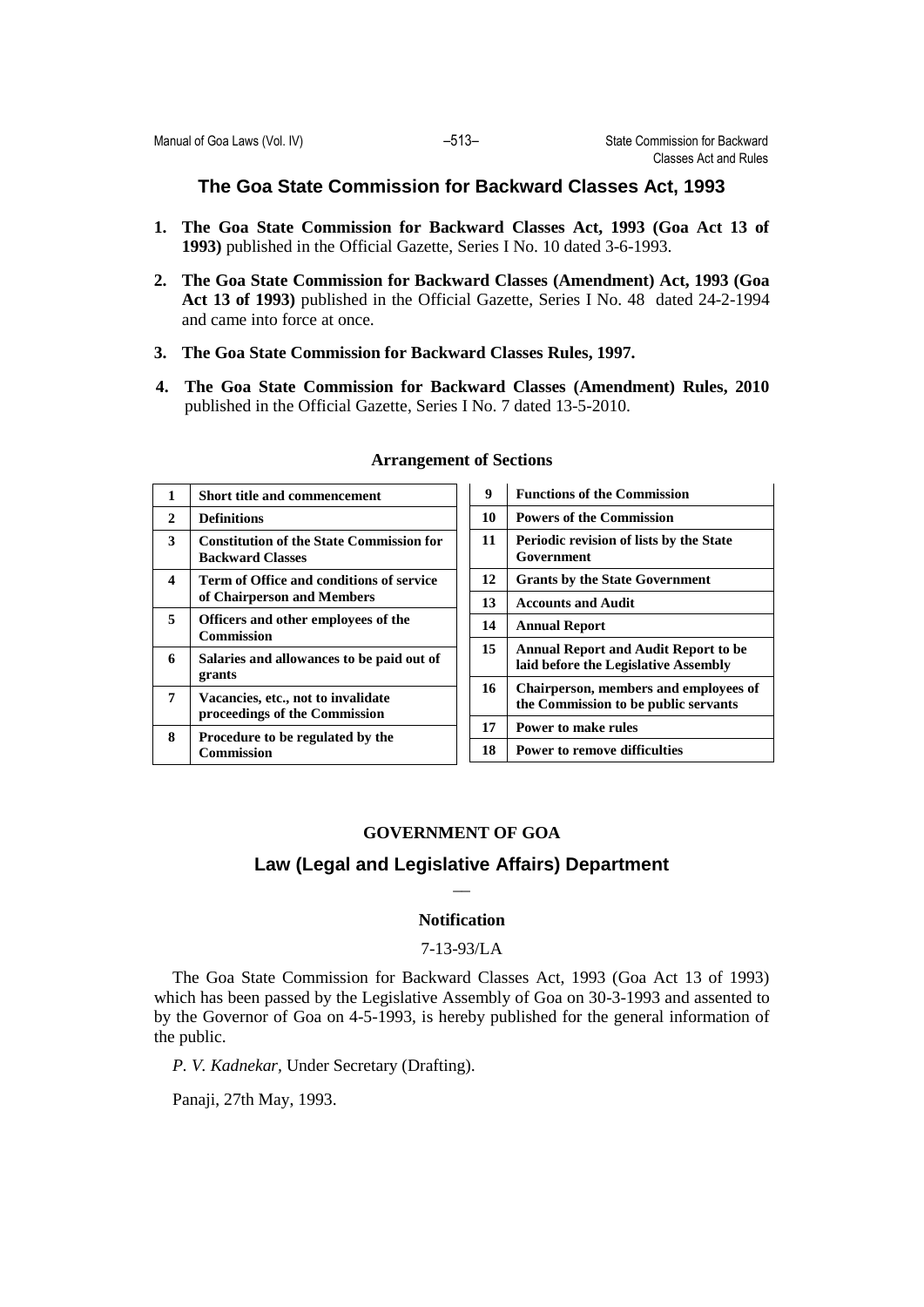#### **The Goa State Commission for Backward Classes Act, 1993**

# (Goa Act No. 13 of 1993) [4-5-1993]

# AN

# **ACT**

*to constitute a State Commission for Backward Classes other than the Scheduled Castes and the Scheduled Tribes and to provide for matters connected therewith or incidental thereto.*

Be it enacted by the Legislative Assembly of Goa in the Forty-fourth Year of the Republic of India as follows:—

#### CHAPTER I

#### **Preliminary**

**1. Short title and commencement.—** (1) This Act may be called the Goa State Commission for Backward Classes Act, 1993.

(2) It shall come into force at once.

**2. Definitions.—** In this Act, unless the context otherwise requires,—

(a) "backward classes", for the purpose of this Act, means such backward classes of citizens other than the Scheduled Castes and the Scheduled Tribes as may be specified by the State Government in the lists;

(b) "Commission" means the State Commission for Backward Classes constituted under section 3;

(c) "Legislative Assembly" means the Legislative Assembly of the State of Goa;

(d) "lists" means lists prepared by the State Government from time to time for purposes of making provisions for the reservation of appointments or posts in favour of backward classes of citizens which, in the opinion of that Government are not adequately represented in the services under the State Government and any local or other authority within the State of Goa or under the control of the State Government;

(e) "Member" means a member of the Commission and includes the Chairperson;

(f) "Official Gazette" means the Official Gazette of the State Government;

 $(g)$  "prescribed" means prescribed by rules made under this Act;

(h) "State Government" means the Government of Goa.

#### CHAPTER II

#### **Commission for Backward Classes**

**3. Constitution of the State Commission for Backward Classes.—** (1) The State Government shall constitute a body to be known as the State Commission for Backward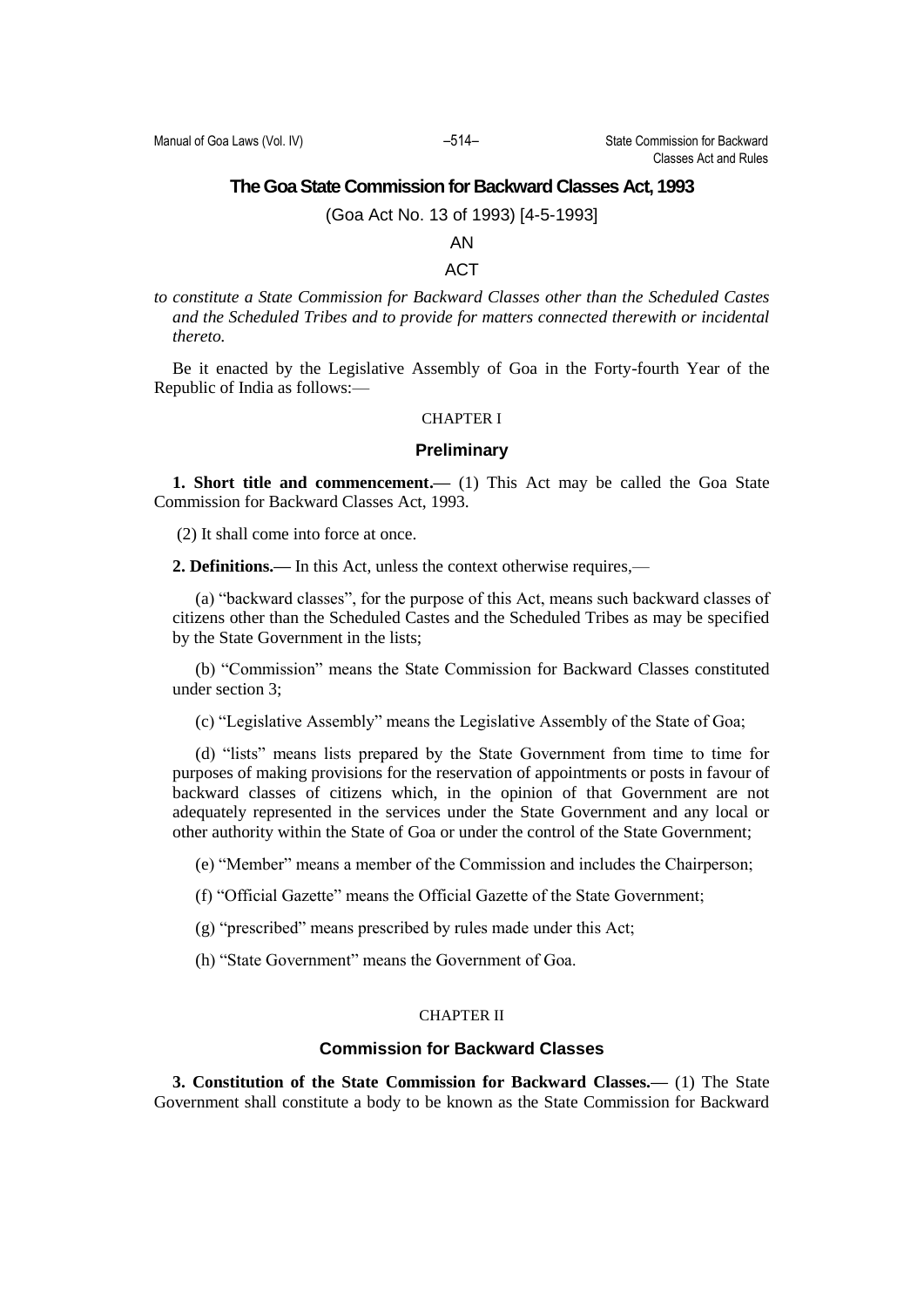Classes to exercise the powers conferred on, and to perform the functions assigned to it under this act.

(2) The Commission shall consist of the following Members nominated by the State Government:—

(a) a Chairperson, who is or has been a Judge of a High Court or District Judge or \*<sup>1</sup>[a person who is qualified to be appointed as a Judge of a High Court or as a District Judge];

(b) a social scientist;

(c) two persons, who have special knowledge in matters relating to backward classes; and

(d) a Member-Secretary, who is or has been an Officer of the State Government in the rank of a Secretary or above, to the Government.

**4. Term of Office and conditions of service of Chairperson and Members.—** (1) Every Member shall hold office for a term of three years from the date he assumes office.

(2) A Member may, by writing under his hand addressed to the State Government, resign from the office of Chairperson or, as the case may be, of Member at any time.

(3) The State Government shall remove a person from the office of Member if that person—

(a) becomes an undischarged insolvent;

(b) is convicted and sentenced to imprisonment for an offence which, in the opinion of the State Government, involves moral turpitude;

(c) becomes of unsound mind and stands so declared by a competent court;

(d) refuses to act or becomes incapable of acting;

(e) is, without obtaining leave of absence from the Commission, absent from three consecutive meetings of the Commission; or

(f) has, in the opinion of the State Government, so abused the position of Chairperson or Member so as to render that person's continuance in office detrimental to the interests of backward classes or the public interest:

Provided that no person shall be removed under this clause until that person has been given an opportunity of being heard in the matter.

(4) A vacancy caused under sub-section (2) or otherwise shall be filled by fresh nomination.

(5) The salaries and allowances payable to and the other terms and conditions of service of, the Chairperson and Members shall be such as may be prescribed.

 $\overline{a}$ 

<sup>&</sup>lt;sup>1</sup> Substituted vide Amendment Act No. 1 of 1994.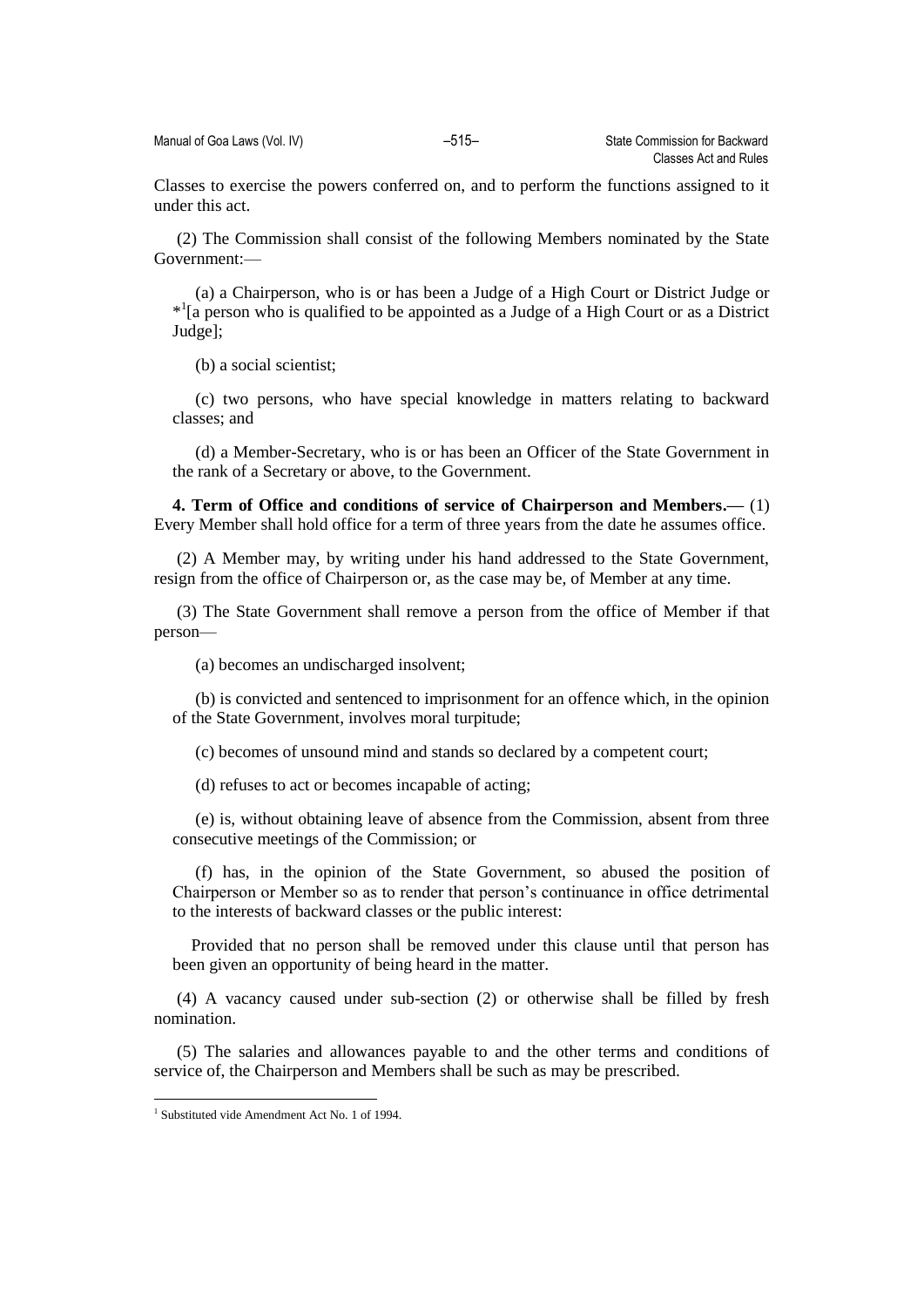| Manual of Goa Laws (Vol. IV) |  |  |
|------------------------------|--|--|
|------------------------------|--|--|

**5. Officers and other employees of the Commission.—** (1) The State Government shall provide the Commission with such officers and employees as may be necessary for the efficient performance of the functions of the Commission.

(2) The salaries and allowances payable to, and the other terms and conditions of service of, the Officers and other employees appointed for the purpose of the Commission shall be such as may be prescribed.

**6. Salaries and allowances to be paid out of grants.—** The salaries and allowances payable to the Chairperson and Members and the administrative expenses, including salaries, allowances and pensions payable to the officers and other employees referred to in section 5, shall be paid out of the grants referred to in sub-section (1) of section 12.

**7. Vacancies, etc., not to invalidate proceedings of the Commission.—** No act or proceeding of the Commission shall be invalid on the ground merely of the existence of any vacancy or defect in the constitution of the Commission.

**8. Procedure to be regulated by the Commission.—** (1) The Commission shall meet as and when necessary at such time and place as the Chairperson may think fit.

(2) The Commission shall regulate its own procedure.

(3) All orders and decisions of the Commission shall be authenticated by the Member-Secretary or any other officer of the Commission duly authorised by the Member-Secretary in this behalf.

#### CHAPTER III

### **Functions and Powers of the Commission**

**9. Functions of the Commission.—** (1) The Commission shall examine requests for inclusion of any class of citizens as a backward class in the lists and hear complaints of over-inclusion or under-inclusion of any backward class in such lists and tender such advice to the State Government as it deems appropriate.

(2) The advice of the Commission shall ordinarily be binding upon the State Government.

**10. Powers of the Commission.—** The Commission shall, while performing its functions under sub-section (1) of section 9, have all the powers of a civil court trying a suit and in particular, in respect of the following matters, namely:—

(a) summoning and enforcing the attendance of any person from any part of the State of Goa and examining him on oath;

- (b) requiring the discovery and production of any document;
- (c) receiving evidence on affidavits;
- (d) requisitioning any public record or copy thereof from any court or office;
- (e) issuing Commissions for the examination of witnesses and documents; and
- (f) any other matter which may be prescribed.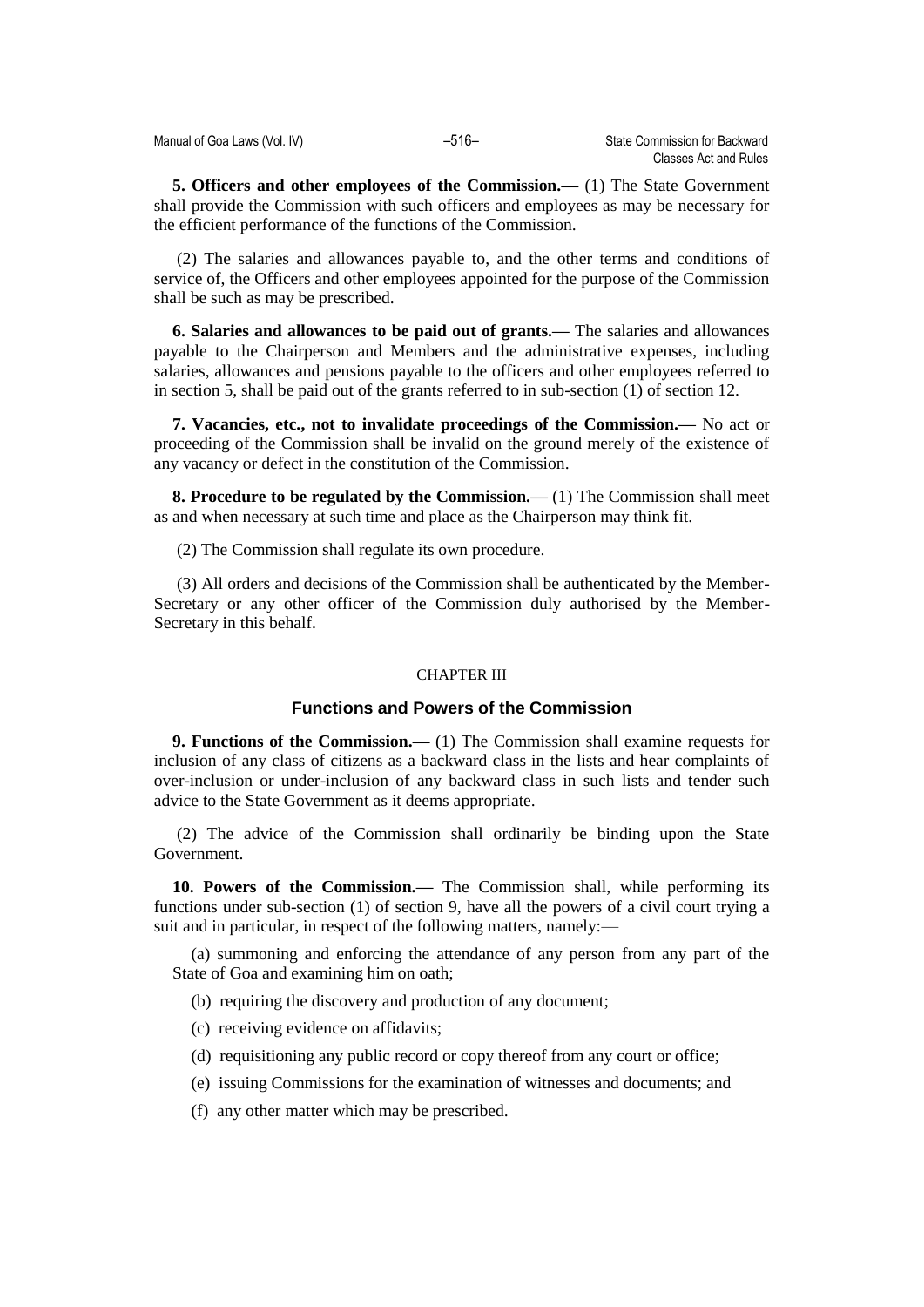**11. Periodic revision of lists by the State Government.—** (1) The State Government may at any time, and shall, at the expiration of ten years from the coming into force of this Act and every succeeding period of ten years thereafter, undertake revision of the lists with a view to excluding from such lists those classes who have ceased to be backward classes or for including in such lists new backward classes.

(2) The State Government shall, while undertaking any revision referred to in subsection (1), consult the Commission.

#### CHAPTER IV

#### **Finance, Accounts and Audit**

**12. Grants by the State Government.—** (1) The State Government shall, after due appropriation made by the Legislative Assembly by law in this behalf, pay to the Commission by way of grants such sums of money as the State Government may think fit for being utilised for the purpose of this Act.

(2) The Commission may spend such sums as it thinks fit for performing the functions under this Act, and such sums shall be treated as expenditure payable out of the grants referred to in sub-section (1).

**13. Accounts and Audit.—** (1) The Commission shall maintain proper accounts and other relevant records and prepare an annual statement of accounts in such form as may be prescribed by the State Government in consultation with the Comptroller and Auditor General of India.

(2) The accounts of the Commission shall be audited by the Comptroller and Auditor General of India at such intervals as may be specified by him and any expenditure incurred in connection with such audit shall be payable by the Commission to the Comptroller and Auditor General of India.

(3) The Comptroller and Auditor General of India and any person appointed by him in connection with the audit of the accounts of the Commission under this Act shall have the same rights and privileges and the authority in connection with such audit as the Comptroller and Auditor General of India generally has in connection with the audit of Government accounts and, in particular, shall have the right to demand the production of books, accounts, connected vouchers and other documents and papers and to inspect any of the offices of the Commission.

**14. Annual Report.—** The Commission shall prepare, in such form and at such time for each financial year, as may be prescribed, its annual report, giving a full account of its activities during the previous financial year and forward a copy thereof to the State Government.

**15. Annual Report and Audit Report to be laid before the Legislative Assembly.—** The State Government shall cause the annual report, together with a memorandum of action taken on the advice tendered by the Commission under section 9 and the reasons for the non-acceptance, if any, of any such advice, and the audit report to be laid as soon as may be after they are received before the Legislative Assembly.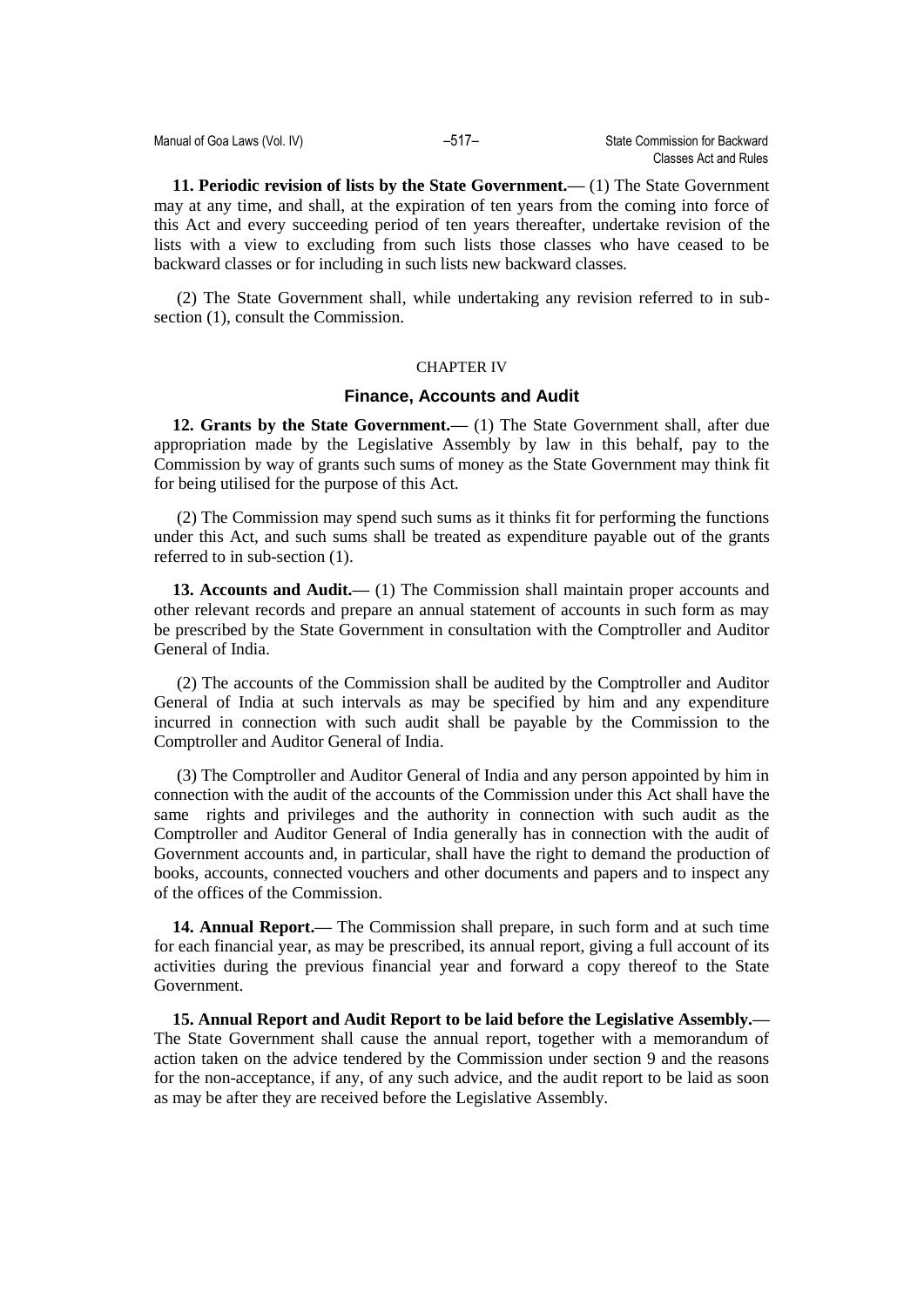#### CHAPTER V

#### **Miscellaneous**

**16. Chairperson, members and employees of the Commission to be public servants.—** The Chairperson, members and employees of the Commission shall be deemed to be public servants within the meaning of section 21 of the Indian Penal Code, 1860 (Central Act 45 of 1860).

**17. Power to make rules.—** (1) The State Government may, by notification in the Official Gazette, make rules for carrying out the provisions of this Act.

(2) In particular, and without prejudice to the generality of the foregoing powers, such rules may provide for all or any of the following matters, namely:—

(a) salaries and allowances payable to and the other terms and conditions of service of the Chairperson and Members under sub-section (5) of section 4 and of officers and other employees under sub-section (2) of section 5;

(b) the form in which the annual statement of accounts shall be maintained under sub-section (1) of section 13;

(c) the form in, and the time at which the annual report shall be prepared under section 14;

(d) any other matter which is required to be, or may be prescribed.

**18. Power to remove difficulties.—** (1) If any difficulty arises in giving effect to the provisions of this Act, the State Government may, by order published in the Official Gazette, make provisions, not inconsistent with the provisions of this Act as appear to it to be necessary or expedient, for the purpose of removing the difficulty.

(2) Every order made under this section shall, as soon as may be after it is made, be laid before the Legislative Assembly.

Secretariat Annexe, B. S. SUBBANNA, Panaji. Secretary to the Government of Goa, Dated: 27-5-1993. Law Department (Legal Affairs).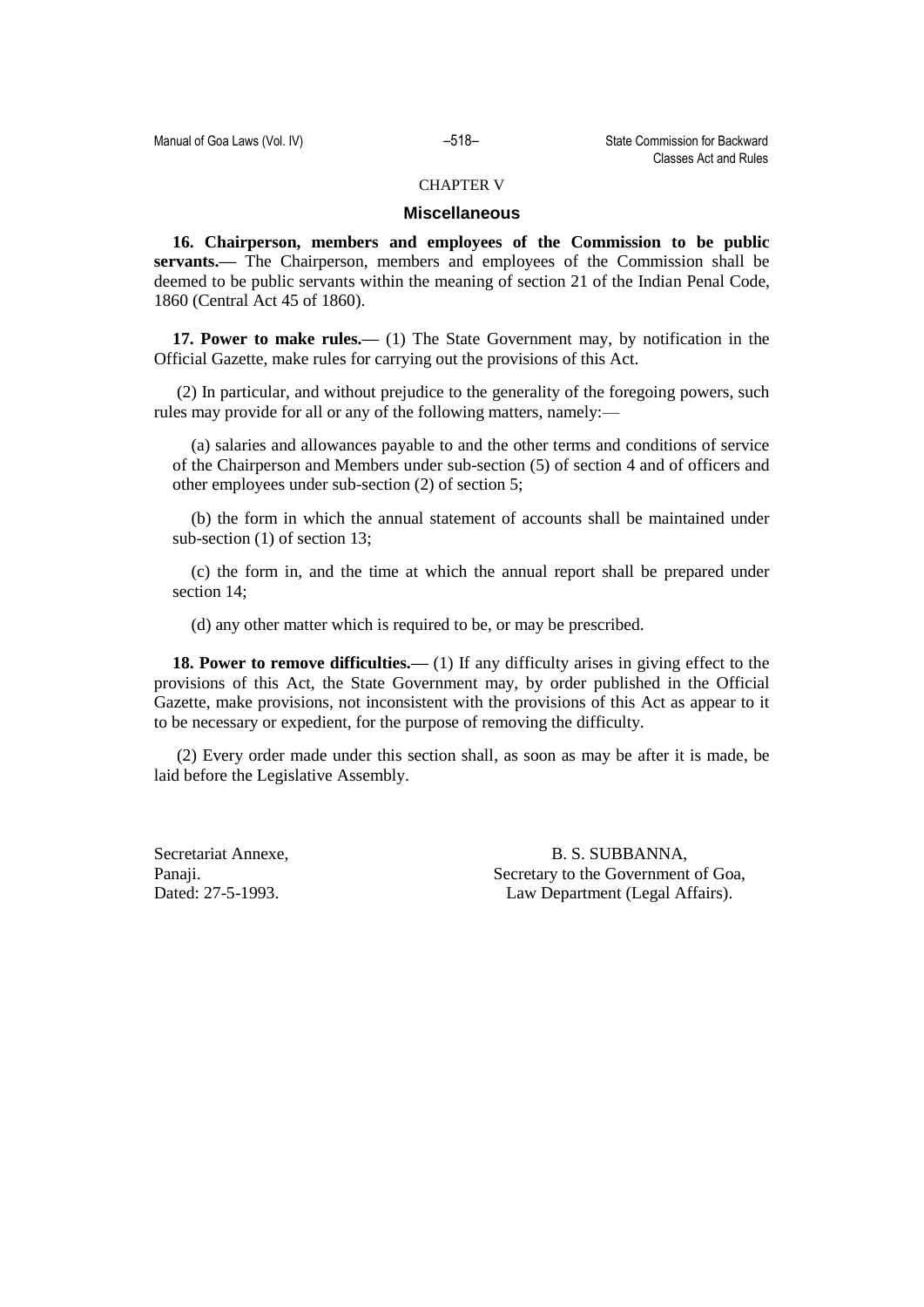# **Department of Social Welfare**

#### **Notification**

 $\overline{\phantom{a}}$ 

#### 13/6/93-SWD

In exercise of the powers conferred by sub-section (1) of section 17 of the Goa State Commission for Backward Classes Act, 1993 (Act 13 of 1993), the Government of Goa hereby makes the following rules, namely:—

**1. Short title and commencement.**— (1) These rules may be called the Goa State Commission for Backward Classes Rules, 1997.

(2) They shall come into force from the date of their publication in the Official Gazette.

**2. Definitions.—** In these rules, unless the context otherwise requires—

(a) "Act" means the Goa State Commission for Backward Classes Act, 1993 (Act) 13 of 1993);

(b) "Section" means a section of the Act.

(c) Words and phrases used but not defined herein shall have the same meaning as assigned to them under the Act.

**3. Salaries and allowances and other terms and conditions of service of Chairperson and Members of the Commission.—** (1) The Chairperson of the Commission, if appointed on whole time basis shall receive a consolidated salary of  $2$ <sup>2</sup>[Rs. 25000/- ]per month and if appointed on honorary basis an honorarium of Rs. 200/per day for the sittings. Other members, if sitting on whole time basis, shall receive a consolidated salary of Rs. 5000/- per month and if sitting on part time basis, an honorarium of  $3$  [Rs. 500/- ]per day for the sitting.

(2) The Chairperson appointed on whole time basis, shall be provided with a vehicle with a ceiling of  $4$  [200] litres of petrol per month and if appointed on honorary basis, shall be paid Rs. 1000/- per month as conveyance allowance. Other members appointed on whole time or honorary basis, shall be entitled to TA/DA as admissible to Grade I Government Officers, for attending the Commission's meetings.

(3) The Chairperson appointed on whole time basis, shall be provided with one telephone each at his office and his residence without STD and if appointed on honorary basis, shall be paid telephone allowance of Rs. 500/- per month. The members shall be paid telephone allowance of <sup>5</sup> [Rs. 500/-] per month.

 $\overline{a}$ 

 $2$  Substituted by the Amendment Rules 2010

<sup>&</sup>lt;sup>3</sup> Substituted by the Amendment Rules 2010

<sup>4</sup> Substituted by the Amendment Rules 2010

<sup>&</sup>lt;sup>5</sup> Substituted by the Amendment Rules 2010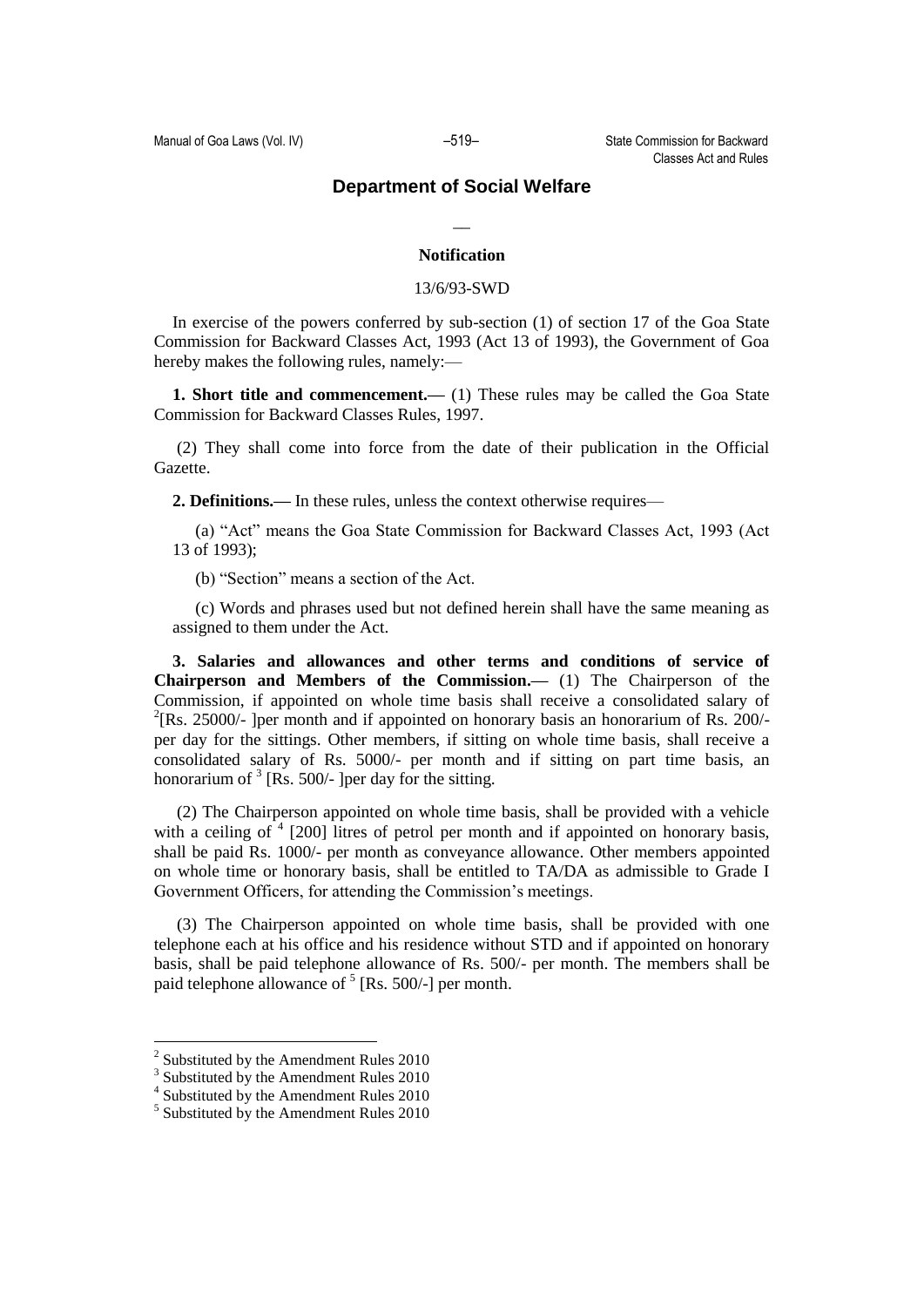(4) The Chairperson and the Members of the Commission shall be entitled for such travelling allowance and daily allowances on official tour as are admissible to Grade I Officers of the Government.

**4. Salaries, allowances and other terms and conditions of service of the Member Security.** (1) The Member Secretary of the Commission shall be paid a <sup>6</sup>[special pay of Rs. 2000/-] per month for discharging the duties of the Commission. The important administrative matters of the Commission shall be placed before the Member Secretary who may pass the general or specific orders on such matters. He shall be responsible for preparation of the agenda for each meeting of the Commission and shall exercise all administrative and financial powers in connection with day to day affairs of the Commission.

(2) The Member Secretary shall be the appointing and disciplinary authority for the employees of the Commission. Any appeal from any order of the Member Secretary shall lie to the Commission. The Member Secretary shall also be the controlling authority in respect of service matters of the employees of the Commission.

**5. The appointment, salaries, allowances and terms and conditions of the staff of the Commission.—** (1) The salaries and allowances of the staff appointed for the office of the Commission shall be on par with those of other Government employees of respective category. Similarly, the recruitment rules for the recruitment of staff for the Commission shall be the same as are applicable to different categories. The Commission may appoint, the staff of various categories from other Government Departments on deputation basis and they shall be Governed by the General Rules of deputation. The TA/DA shall be paid to the staff of the Commission for official tour on par with other Government employees of the same category.

(2) For recruitment, confirmation, promotion and all allied matters relating to the service of the staff, the composition of the DPC/DSC shall be as under:—

| 1. Member Secretary           | Chairman |
|-------------------------------|----------|
| 2. Director of Social Welfare | Member   |

3. A Co-opted member to be nominated by the Member Secretary … Member

**6. Annual statement of accounts and annual report.—** The Commission shall maintain the annual statement of account as per the statement appended to these Rules in Form  $A'$  The form in which the annual report is to be prepared shall be as per Form  $B'$ appended hereto. <sup>7</sup>[The Form in which the balance sheet is to be prepared shall be as per Form 'C' appended hereto.] The Commission shall prepare its annual report which shall be submitted to the Government in the forms mentioned above in the month of April of succeeding year.

By order and in the name of the Governor of Goa.

*E. Silveira,* Under Secretary (Social Welfare).

Panaji, 5th February, 1997.

 $\overline{a}$ 

<sup>&</sup>lt;sup>6</sup> Substituted by the amendment Rules 2010

<sup>7</sup> Inserted vide Notification No. 13/6/93-SWD/1137 dated 24-06-2002 publihsed in the Official Gazette, Series I No. 17 dated 26-07-2002.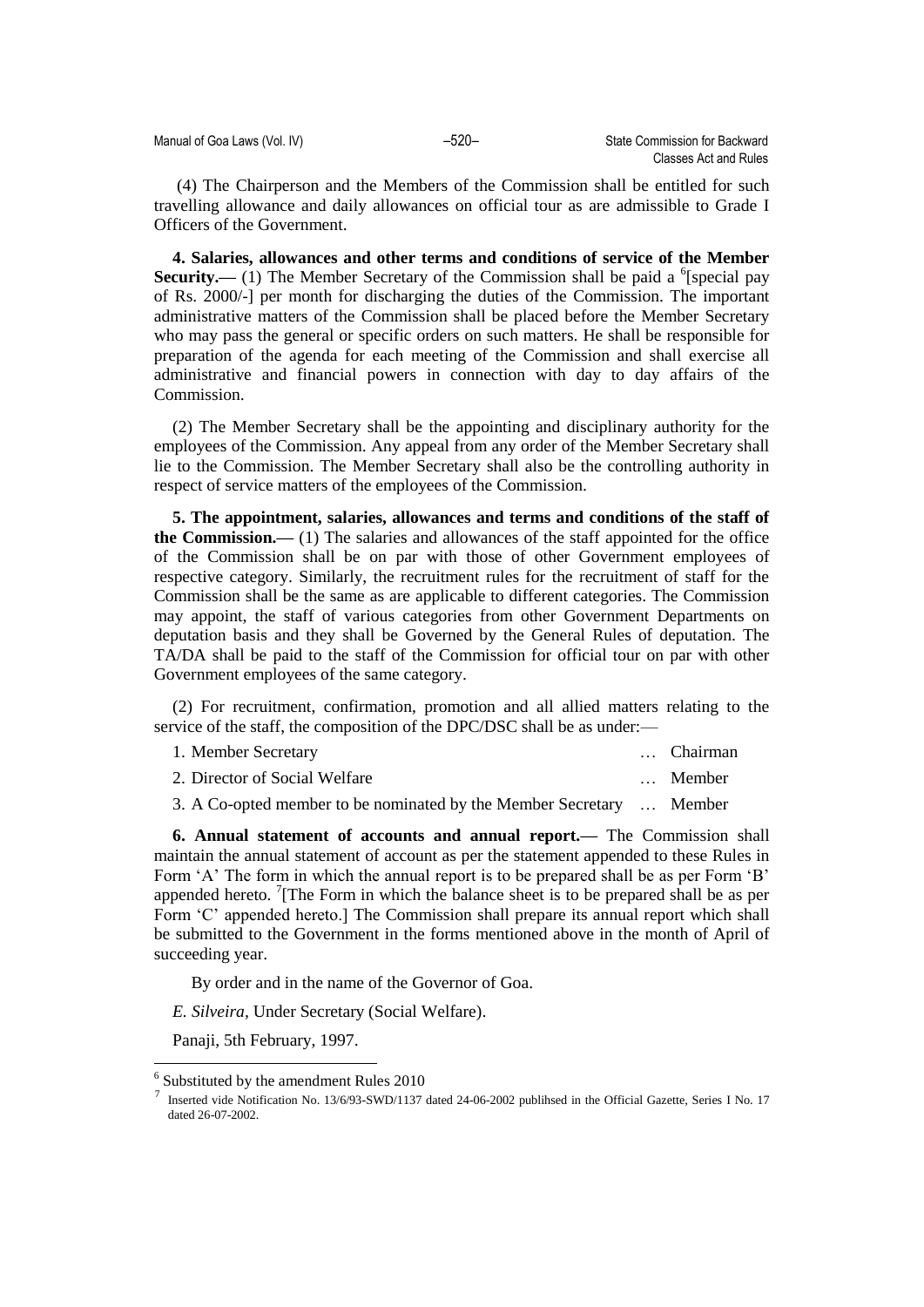# FORM - A

# Appendix - A

# **Accounts of the Goa State Commission for Backward Classes**

# (*See* Rule 6)

Receipts and Payment Account of the Goa State Commission for Backward Classes for the Year ending 31st March  $(D_{\text{unco}})$ 

|                                                                                                                                                                                 |                  |                                                                                                                                                      | $(\mathbf{N} \mathbf{u} \mathbf{p} \mathbf{c} \mathbf{c} \mathbf{s})$ |
|---------------------------------------------------------------------------------------------------------------------------------------------------------------------------------|------------------|------------------------------------------------------------------------------------------------------------------------------------------------------|-----------------------------------------------------------------------|
| Receipt                                                                                                                                                                         | Amount<br>(Year) | Payment                                                                                                                                              | Amount<br>(Year)                                                      |
| <b>Opening Balance</b><br>(i) Cash in hand<br>(ii) Cash in Bank                                                                                                                 |                  | A. Plan Expenditure<br>I. Recurring                                                                                                                  |                                                                       |
| Grant-in-aid from the Government<br>$(i)$ Plan<br>Recurring<br>Non-Recurring<br>(ii) Non-plan<br>Recurring<br>Non-Recurring                                                     |                  | (a) Establishment Charges<br>1. Salaries (Chairperson &<br>Members of the Commission<br>including Honorarium &<br>Allowances to<br>co-opted Members) |                                                                       |
| A. Plan<br>(i) Recurring Investments<br>(i) Face value of investments<br>encashed<br>(ii) Interest on investments<br>(iii) Interest on Bank Account<br>and short terms Deposits |                  | 2. Salaries (Officers &<br>Establishment)<br>3. Wages<br>4. Payment for professional and<br>special services<br>5. Travel Expenses                   |                                                                       |
| (3) Recovery of Contingent Advance<br>(i) Advance to CPWD<br>(ii) Advances to DGS $&$ D<br>(iii) Advances to Suppliers<br>(iv) Other Advances                                   |                  | 15. Other Charges<br>16. Litigation<br>(C) Provident Fund/Other<br>Contributions                                                                     |                                                                       |
| (4) Other Deposits<br>(i) Security Deposit<br>(ii) Earnest Money Deposit                                                                                                        |                  | 1. Pensions & Gratuities (including<br>commutation of pension and<br>LSPC)<br>2. Contribution CPF                                                    |                                                                       |
| (C) Remittance Receipts<br>(i) GPF/CPF etc. recoveries<br>from deputationists                                                                                                   |                  | Deposit Linked Insurance<br>3.<br>Scheme<br>4. Interest on CPF                                                                                       |                                                                       |
| (ii) Licence Fee<br>(iii) Income Tax<br>(iv) Central Govt. Health Scheme                                                                                                        |                  | 5. CPF Advance/Withdrawal/Final<br>Payment<br>6. Investment of CPF Balances                                                                          |                                                                       |
| (v) Postal Life Insurance<br>(vi) Central Govt. Employee's<br>Group Insurance Scheme                                                                                            |                  | 7. Interest on GPF<br>8. GPF Advance/Withdrawal/Final<br>Payment                                                                                     |                                                                       |
| (ii) Non-Recurring<br>(B) Non-Plan<br>(i) Recurring                                                                                                                             |                  | 9. Investment of GPF Balances<br>10. Investment of Balances of<br>Group Insurance                                                                    |                                                                       |
| (ii) Non-Recurring                                                                                                                                                              |                  | 11. Payment to GIC for Insurance                                                                                                                     |                                                                       |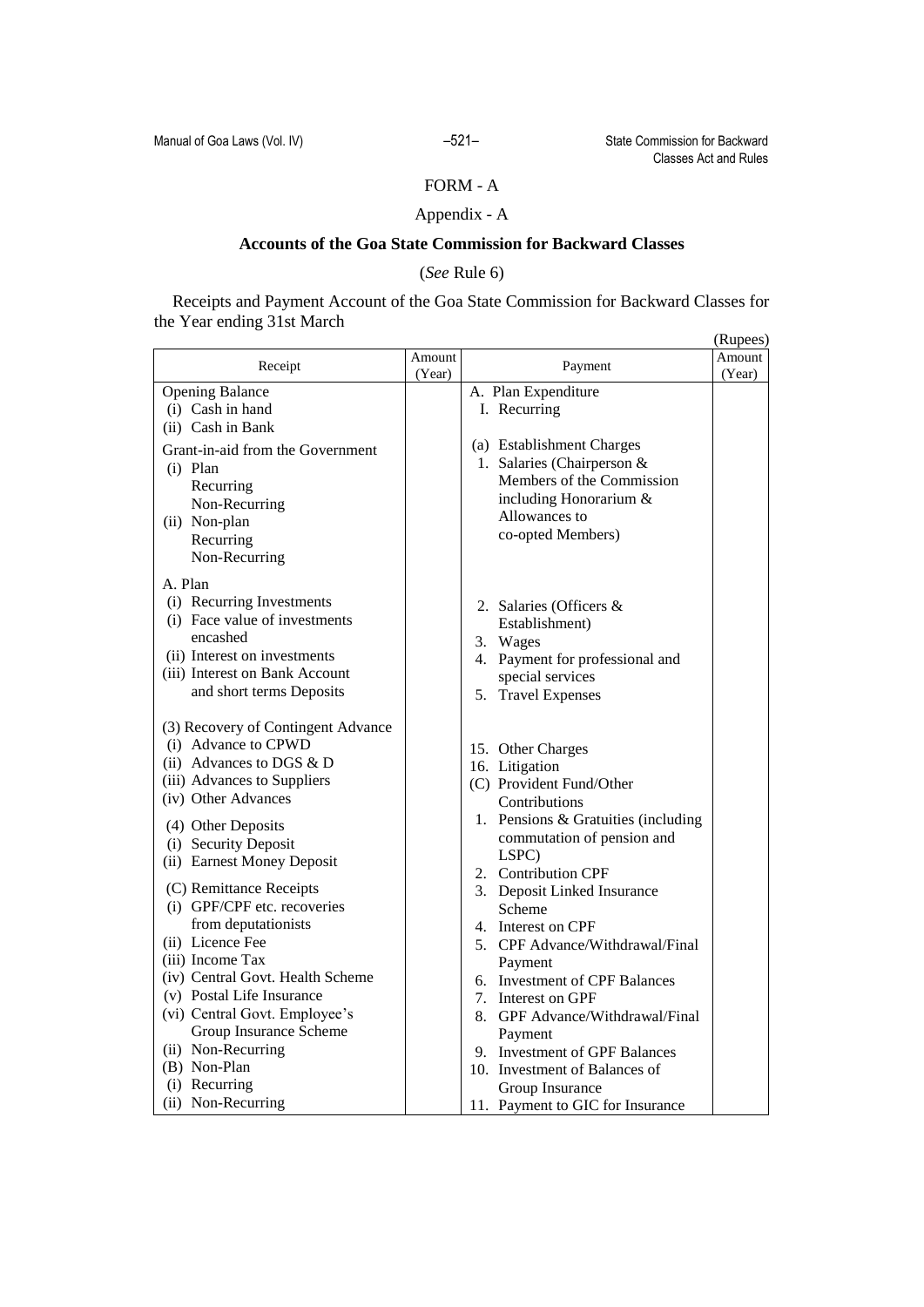| (a) Revenue Receipts                           | cover                                                    |  |
|------------------------------------------------|----------------------------------------------------------|--|
| Other Receipts                                 | (D) Assistance to other Organisations                    |  |
| (i) Miscellaneous Receipts                     | 1.                                                       |  |
|                                                | <b>Special Studies</b><br>2. Promotional and Educational |  |
| (ii) Fees if any, charged by<br>the Commission | Research                                                 |  |
|                                                |                                                          |  |
| (iii) Sale of Publications                     | (b) Other Establishment Charges                          |  |
| (b) Debt/Deposit Receipts                      | 1. Office Expenses                                       |  |
| Provident Fund/Other                           | 2. Rent, Rates and Taxes                                 |  |
| Contributions                                  | 3. Publications                                          |  |
| (1) General Provident Fund                     | 4. Advertisement & Publicity                             |  |
| (a) Subscription                               | 5. Hospitality Expenses                                  |  |
| (b) Recovery of Advance                        | 6. Minor Works                                           |  |
| (c) Interest                                   | 7. Furniture and Fixtures                                |  |
| (2) Contributory Provident Fund                | 8. Machinery & Equipment                                 |  |
| (a) Subscription                               | 9. Motor Vehicles                                        |  |
| (b) Recovery of Advance                        | 10. Maintenance of Vehicles                              |  |
| (c) Contribution                               | 11. Petrol, Oil and Lubricants                           |  |
| (d) Interest                                   | 12. Conference & Seminars                                |  |
| (3) Group Insurance Scheme                     | 13. Telephone Charges                                    |  |
| (a) Insurance Fund                             | (e)Investments                                           |  |
| (b) Saving Fund                                | 1.<br>Investments                                        |  |
| Recovery of Advances                           | (f) Contingent Advances                                  |  |
| (i) House Building Advance                     | 1. Advance to CPWD                                       |  |
| (ii) Motor Car Advance                         | 2. Advance to DGS & D                                    |  |
| (iii) Other Motor Conveyance                   | 3. Advances to Suppliers                                 |  |
| Advance                                        | 4. Other Advances                                        |  |
| (iv) Other Advances                            | (g) Advances to Staff                                    |  |
|                                                | 1. House Building Advance                                |  |
|                                                | 2. Motor Car Advance                                     |  |
|                                                | 3. Other Motor Conveyance                                |  |
|                                                | Advance                                                  |  |
|                                                | 4. Other Advance                                         |  |
|                                                | (h) Other Adjustments                                    |  |
|                                                | (Remittances)                                            |  |
|                                                | 1. GPF etc. recoveries of                                |  |
|                                                | deputationists                                           |  |
|                                                | 2. Licence Fee                                           |  |
|                                                |                                                          |  |
|                                                | 3. Income Tax                                            |  |
|                                                | 4. Central Govt. Health Scheme                           |  |
|                                                | 5. Postal Life Insurance                                 |  |
|                                                | 6. CGEGIS/CGEIS                                          |  |
|                                                | A. II. Non-Recurring                                     |  |
|                                                | (a) Other Establishment Charges                          |  |
|                                                | 1. Major Works                                           |  |
|                                                | 2. Furniture & Fixture                                   |  |
|                                                | 3. Machinery & Equipment                                 |  |
|                                                | 4. Motor Vehicles                                        |  |
|                                                | 5. Publications                                          |  |
|                                                | (b) Deposits                                             |  |
|                                                | <b>Security Deposits</b><br>1.                           |  |
|                                                | 2. Earnest Money Deposits                                |  |
|                                                | B.Non-plan Expenditure                                   |  |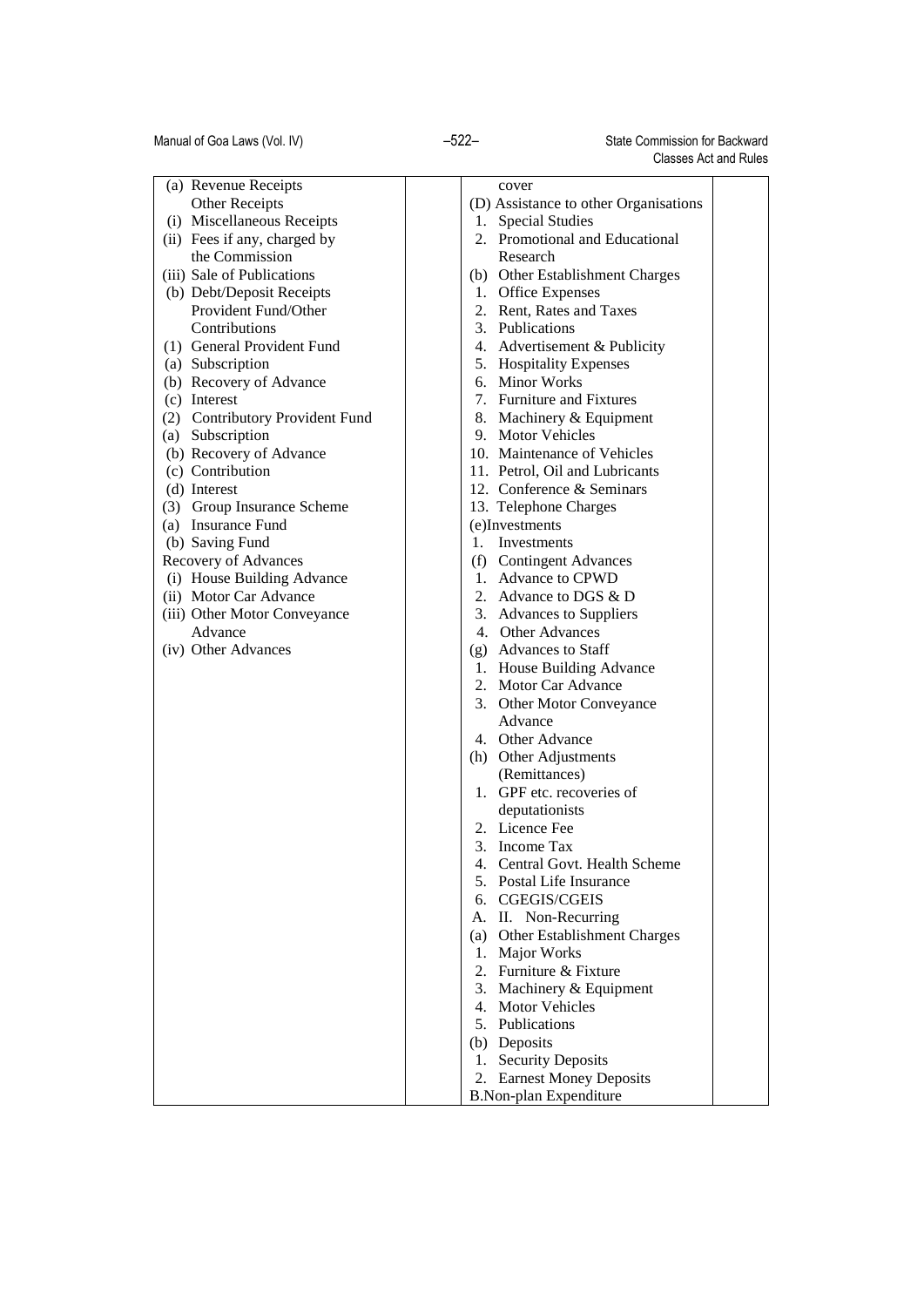| Manual of Goa Laws (Vol. IV) | $-523-$                                                                                        | State Commission for Backward<br><b>Classes Act and Rules</b> |
|------------------------------|------------------------------------------------------------------------------------------------|---------------------------------------------------------------|
|                              | 1. Recurring<br>2. Non-Recurring<br>C. Closing Cash Balance<br>1. Cash in Hand<br>Cash in Bank |                                                               |

#### FORM - B Appendix - B

| Goa State Commission for Backward Classes Income and Expenditure Accounts for the Year ended<br>31st March. |        |   |        |
|-------------------------------------------------------------------------------------------------------------|--------|---|--------|
| $E_{\text{max}} = 11$                                                                                       | Amount | . | Amount |

|                                   | Expenditure                                                                                                                                                                                                        | Amount<br>(Year) | Income                                                                                                                                 | Amount<br>(Year) |
|-----------------------------------|--------------------------------------------------------------------------------------------------------------------------------------------------------------------------------------------------------------------|------------------|----------------------------------------------------------------------------------------------------------------------------------------|------------------|
| Plan                              | Recurring                                                                                                                                                                                                          |                  | Plan<br>A.Grant-in-aid from Government                                                                                                 |                  |
|                                   | <b>Establishment Charges</b>                                                                                                                                                                                       |                  |                                                                                                                                        |                  |
| (1)                               | Salaries (Chairperson and Members                                                                                                                                                                                  |                  | Less: Amount of Grant-in-aid                                                                                                           |                  |
|                                   | of the Commission including                                                                                                                                                                                        |                  | capitalised                                                                                                                            |                  |
| (2)<br>(3)<br>(4)                 | Honorarium and Allowances to Co-<br>opted Members)<br>Salaries (Officers and Establishment)<br>Wages<br>Payment for Professional and<br><b>Special Services</b>                                                    |                  | B. Receipt<br>of<br>on<br>account<br>Interest<br>Interest on Investment<br>(i)<br><b>Interest on Bank Account</b><br>(ii)              |                  |
| (5)                               | <b>Travel Expenses</b>                                                                                                                                                                                             |                  | and short term deposits                                                                                                                |                  |
| (c)<br>1.<br>2.<br>3.<br>4.<br>5. | Provident Fund & Other<br>Contributions<br>Pensions and gratuities (including<br>Commuted value of Pension & LSPC)<br>Contribution to CPF<br>Deposit Linked Insurance Scheme<br>Interest on CPF<br>Interest on GPF |                  | C. Other Receipts<br>(i) Miscellaneous receipts<br>Fees, if any, charged by<br>(ii)<br>the<br>Commission<br>(iii) Sale of Publications |                  |
| 6.                                | Group Insurance Scheme                                                                                                                                                                                             |                  |                                                                                                                                        |                  |
|                                   | (a) Insurance Fund                                                                                                                                                                                                 |                  |                                                                                                                                        |                  |
|                                   | (b) Saving Fund                                                                                                                                                                                                    |                  |                                                                                                                                        |                  |
|                                   | (d) Assistance to other organisations                                                                                                                                                                              |                  |                                                                                                                                        |                  |
|                                   | 1. Special Studies                                                                                                                                                                                                 |                  |                                                                                                                                        |                  |
|                                   | 2. Promotional and Educational                                                                                                                                                                                     |                  |                                                                                                                                        |                  |
|                                   | Research                                                                                                                                                                                                           |                  |                                                                                                                                        |                  |
|                                   | II. Non-plan                                                                                                                                                                                                       |                  |                                                                                                                                        |                  |
|                                   | Recurring<br>Excess of Income over expenditure                                                                                                                                                                     |                  |                                                                                                                                        |                  |
|                                   | (b) Other Establishment Charges                                                                                                                                                                                    |                  | Non-plan                                                                                                                               |                  |
|                                   | <b>Office Expenses</b><br>(1)                                                                                                                                                                                      |                  |                                                                                                                                        |                  |
|                                   | Rent, Rates and Taxes<br>(2)                                                                                                                                                                                       |                  | Excess of Expenditure over                                                                                                             |                  |
|                                   | (3)<br>Advertisement & Publicity                                                                                                                                                                                   |                  |                                                                                                                                        |                  |
|                                   | (4)<br><b>Hospitality Expenses</b>                                                                                                                                                                                 |                  | Income                                                                                                                                 |                  |
|                                   | Publications<br>(5)                                                                                                                                                                                                |                  |                                                                                                                                        |                  |
|                                   | <b>Minor Works</b><br>(6)                                                                                                                                                                                          |                  |                                                                                                                                        |                  |
|                                   | Furniture & Fixtures<br>(7)                                                                                                                                                                                        |                  |                                                                                                                                        |                  |
|                                   | (8)<br>Machinery & Equipment                                                                                                                                                                                       |                  |                                                                                                                                        |                  |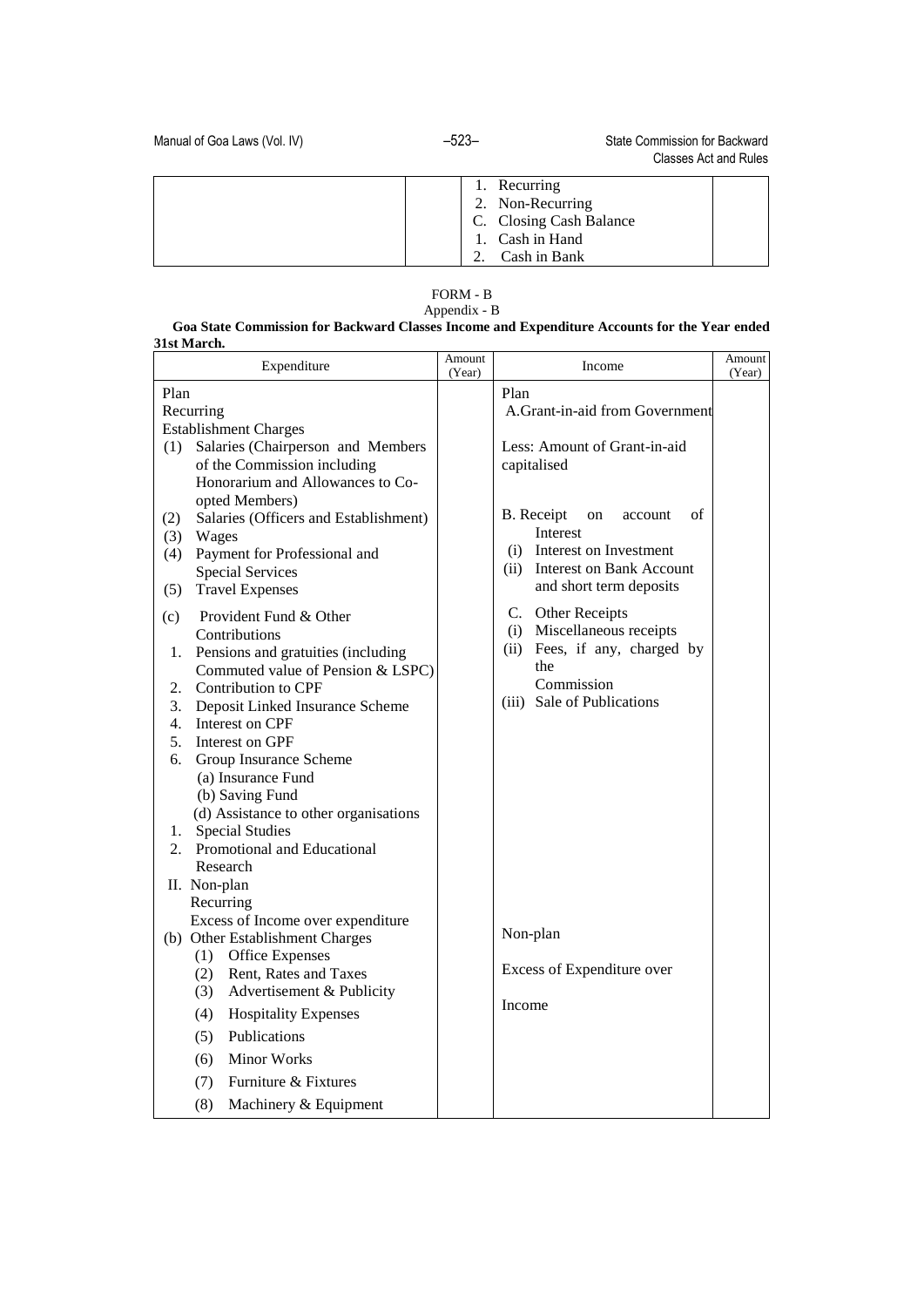| Manual of Goa Laws (Vol. IV)  | -524- | State Commission for Backward<br><b>Classes Act and Rules</b> |
|-------------------------------|-------|---------------------------------------------------------------|
| <b>Motor Vehicles</b><br>(9)  |       |                                                               |
| (10) Maintenance of Vehicles  |       |                                                               |
| (11) Petrol, Oil & Lubricants |       |                                                               |
| $(12)$ Conference & Seminars  |       |                                                               |
| (13) Telephone Charges        |       |                                                               |
| (14) Other Charges            |       |                                                               |
| $(15)$ Litigation             |       |                                                               |

(Published in the Official Gazette, Series I No. 47 dated 20-2-1997-Extraordinary-2)

| ${}^{8}$ Form – C                          |
|--------------------------------------------|
| Goa State Commission for Backward Classes  |
| Behind Old G.M.C. Campus,                  |
| Opp. R.M.O.S. Hostel, Panaji-Goa           |
| Balance Sheet as at 31 <sup>st</sup> March |

| Liabilities  | Amount<br>Assets      | Appendix - C<br>Amount |
|--------------|-----------------------|------------------------|
|              | (Year)                | (Year)                 |
| Corpus Fund  | <b>Fixed Assets</b>   |                        |
|              | Motor Vehicle         |                        |
|              |                       |                        |
|              |                       |                        |
|              |                       |                        |
|              |                       |                        |
|              |                       |                        |
| Revenue Fund |                       |                        |
|              | Machinery & Equipment |                        |
|              |                       |                        |
|              |                       |                        |
|              |                       |                        |
|              |                       |                        |
|              | Furniture             |                        |
|              |                       |                        |
|              |                       |                        |
|              |                       |                        |
|              |                       |                        |
|              |                       |                        |
|              |                       |                        |
|              | <b>Current Assets</b> |                        |
|              | Telephone deposit     |                        |
|              | Cash at bank          |                        |
|              | Cash in hand          |                        |
|              |                       |                        |
|              |                       |                        |
|              |                       |                        |
|              |                       |                        |
|              |                       |                        |
| TOTAL:       | TOTAL:                |                        |

 8 Inserted vide Notification No. 13/6/93-SWD/1137 dated 24-06-2002 publihsed in the Official Gazette, Series I No. 17 dated 26-07-2002.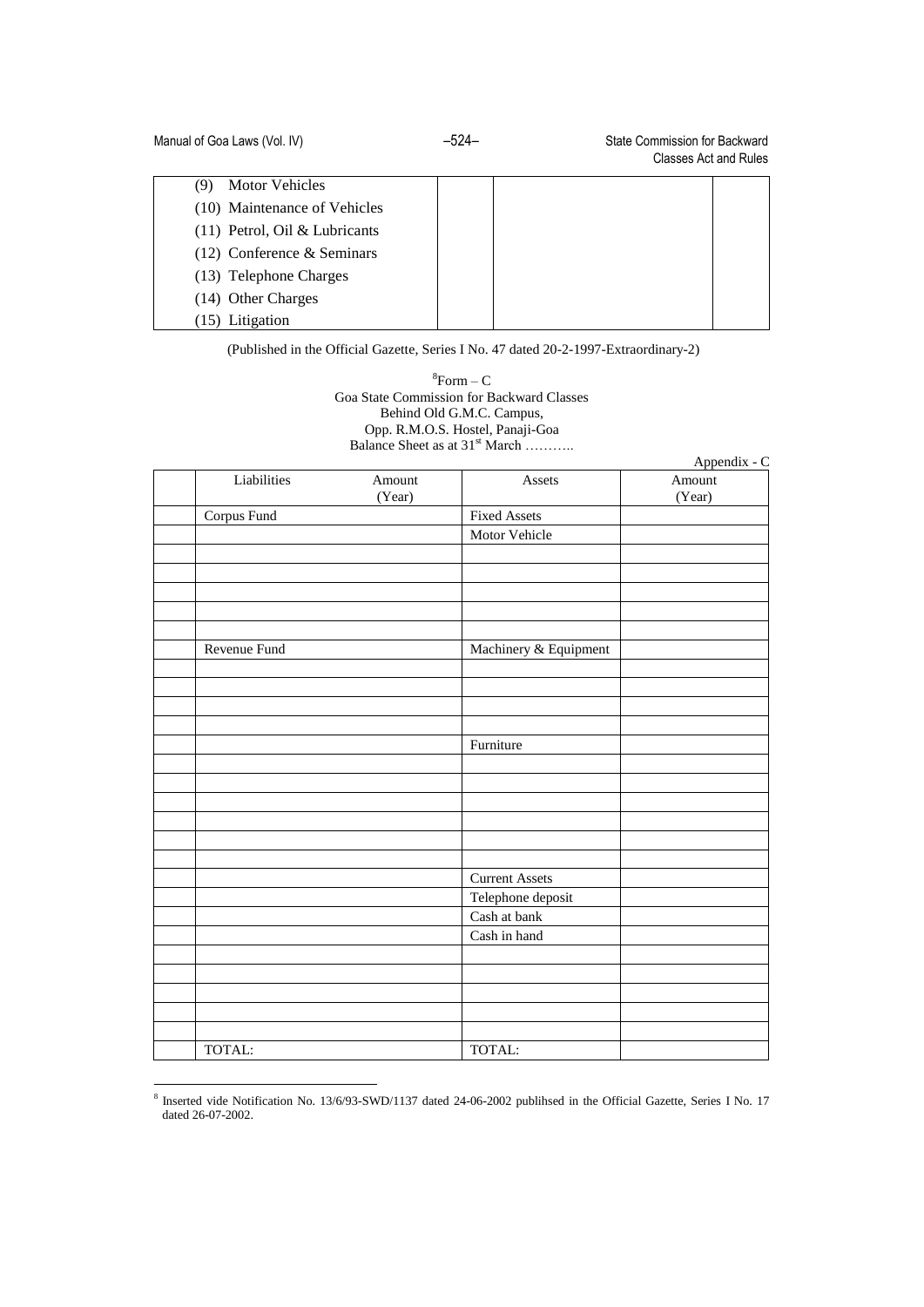#### **Local Administration and Welfare Department**

#### Sub: Backward Classes–Declaration of

#### **Order**

#### DF-1-SCT-64-LAWD-1

The Government of Goa, Daman and Diu, after taking into account the Educational and Social conditions of people belonging to various communities in Goa, Daman and Diu, declares the following Communities as socially and educationally backward for the purpose of Art. 15(4) and backward for the purpose of Art. 16(4) of the Constitution:

- 1. Kunbis
- 2. Gawdas
- 3. Dhangars
- 4. Velips

By order and in the name of the Administrator of Goa, Daman and Diu.

*Alexandre Pereira,* Under Secretary (Revenue).

Panaji, 29th July, 1980.

[Published in the Official Gazette, Series I No. 17 (Extraordinary) dated 29-7-1980]

#### $\overline{\phantom{a}}$ **Order**

#### DF-1-SCT-64-LAWD

Whereas the Government of Goa, Daman and Diu is of the opinion that the Backward Classes as notified under Order No. DF-1-SCT-64-LAWD-I, dated 29th July, 1980 are not adequately represented in the Government service.

Now, therefore, the Government of Goa, Daman and Diu hereby directs that 2% of the total number of vacancies in the Government service shall be reserved for filling up by candidates belonging to Backward Classes declared under Order No. DF-1-SCT-64- -LAWD-I, dated 29-7-1980.

By order and in the name of the Administrator of Goa, Daman and Diu.

*Alexandre Pereira,* Under Secretary (Revenue).

Panaji, 29th July, 1980.

[Published in the Official Gazette, Series I No. 17 (Extraordinary) dated 29-7-1980]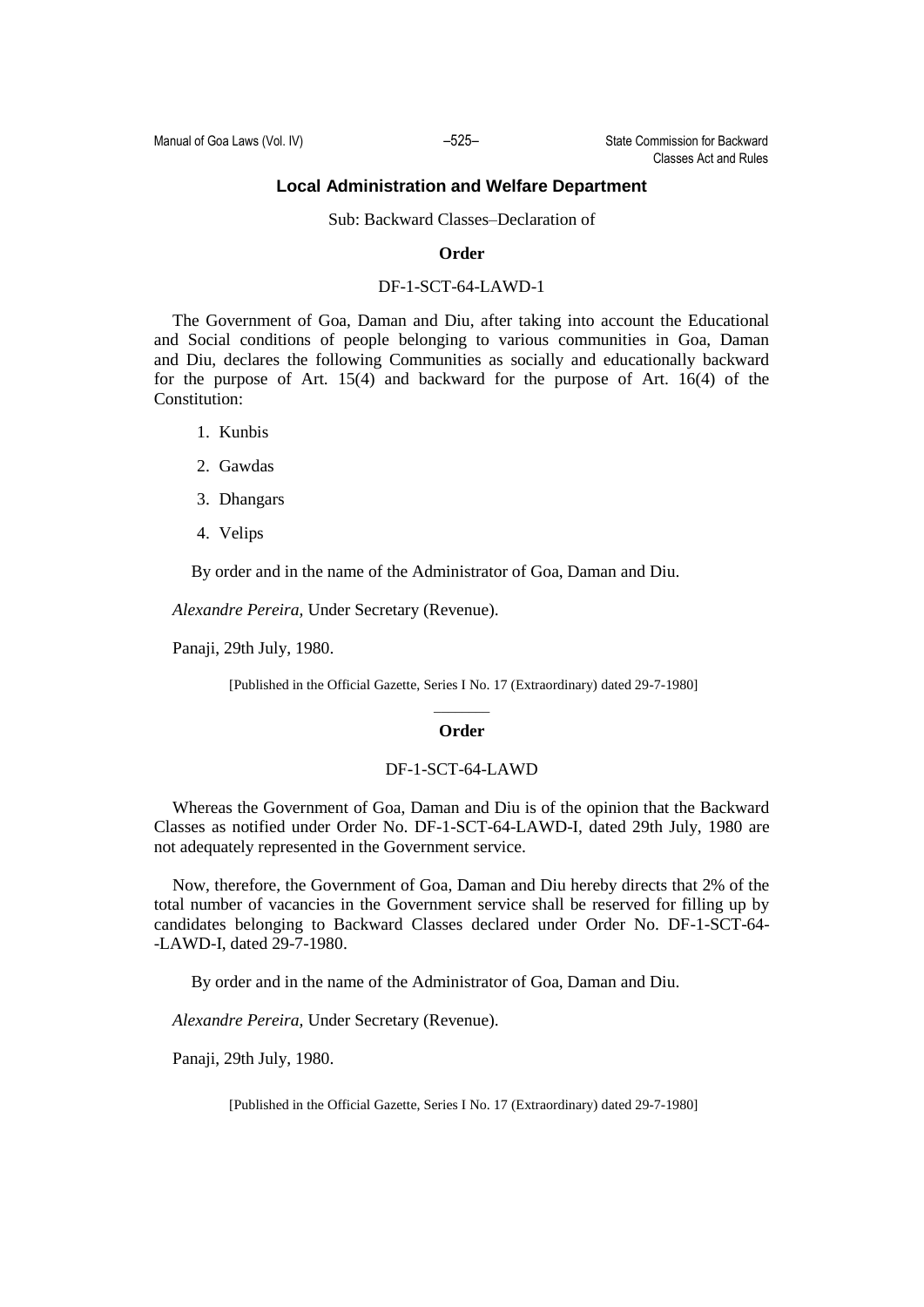Sub: Backward Classes–Reservation of vacancies

#### **Order**

#### DF-1-SCT-64-LAWD

Read Government Order No. DF-1-SCT-64-LAWD dated 29-7-1980.

The above Government Order published in Extraordinary Official Gazette No. 17, Series I dated 29-7-1980 shall take effect from the date of receipt of concurrence from the Government of India.

By order and in the name of the Administrator of Goa, Daman and Diu.

*Alexandre Pereira,* Under Secretary (Revenue).

Panaji, 8th September, 1980.

[Published in the Official Gazette, Series I No. 25 dated 18-9-1980]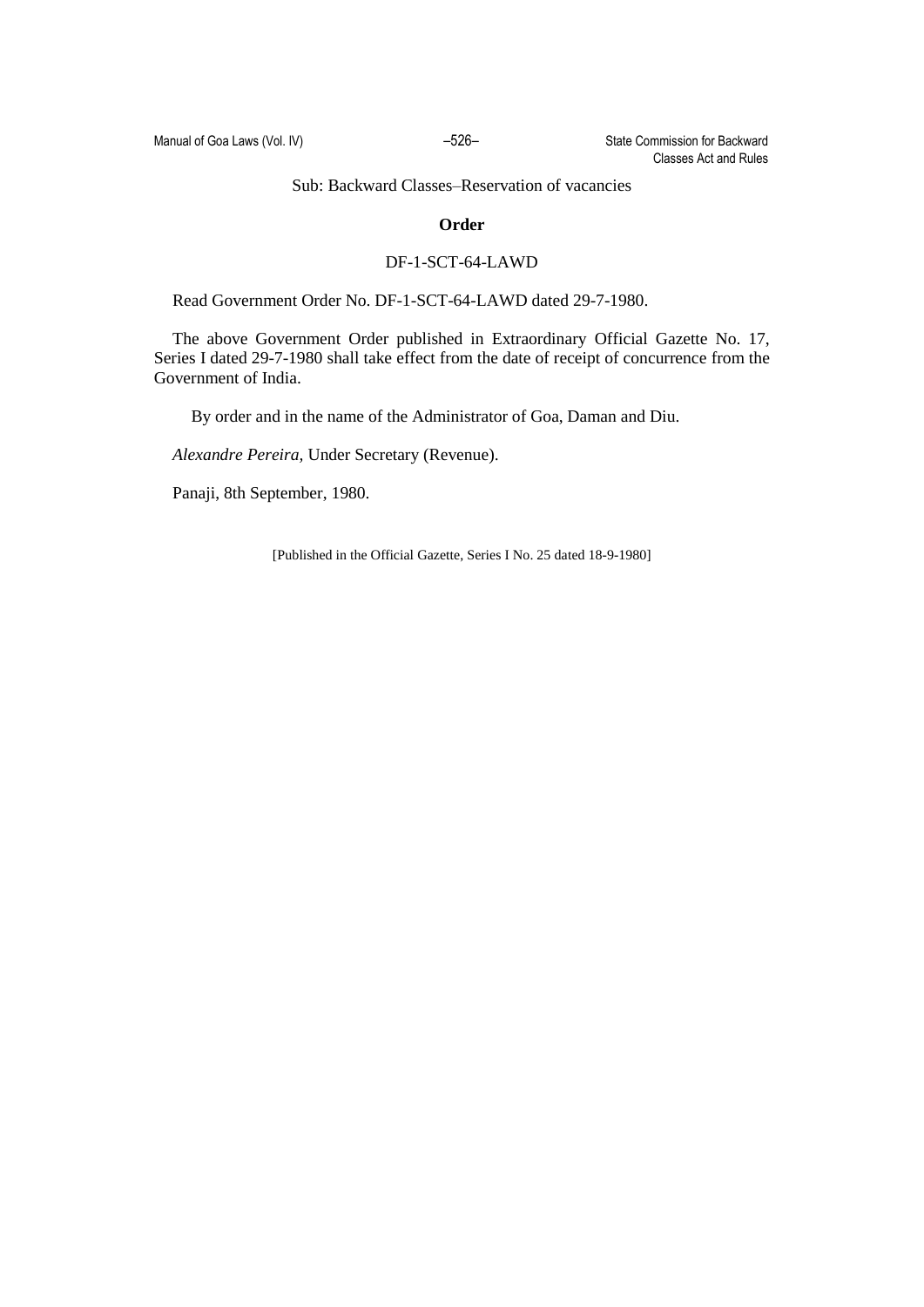#### **Local Administration and Welfare Department**

Sub: Backward Classes— Reservation of vacancies

#### **Order**

#### DF-1-SCT-64-LAWD

Read Government Order No. DF-1-SCT-64-LAWD dated 29-7-1980.

The Government Order No. DF-1-SCT-64-LAWD dated 8-9-1980 published in the Official Gazette, Series I No. 25 dated 18-9-1980 is hereby cancelled and order of even number dated 29-7-1980 shall come into force with immediate effect.

By order and in the name of the Administrator of Goa, Daman and Diu.

*A. V. Pimenta,* Under Secretary (Law).

Panaji, 20th July, 1984.

[Published in the Official Gazette (Extraordinary), Series I No. 16 dated 21-7-1984]

 $\overline{\phantom{a}}$ 

#### **Power, Supply and Welfare Department**

#### **Order**

#### 13-3-84/LAWD/OBC

The Government of Goa after taking into account the educational and social conditions of people belonging to various communities in Goa, declares the following three communities as socially and educationally backward for the purpose of Art. 15(4) and backward for the purpose of Art. 16(4) of the Constitution:

- 1. Gaudas
- 2. Velips
- 3. Dhangars

The Government of Goa hereby directs that 2% of the total number of vacancies in the Government shall be reserved for filling up by the above mentioned communities.

This supersedes Government Order No. DF-1-SCS-64-LAWD-I dated 29-7-1980.

By order and in the name of the Governor of Goa.

*P. W. Rane Sardessai,* Under Secretary to the Government of Goa, Social Welfare.

Panaji, 12th June, 1987.

(Published in the Official Gazette, Series I No. 12 dated 18-6-1987 Extraordinary)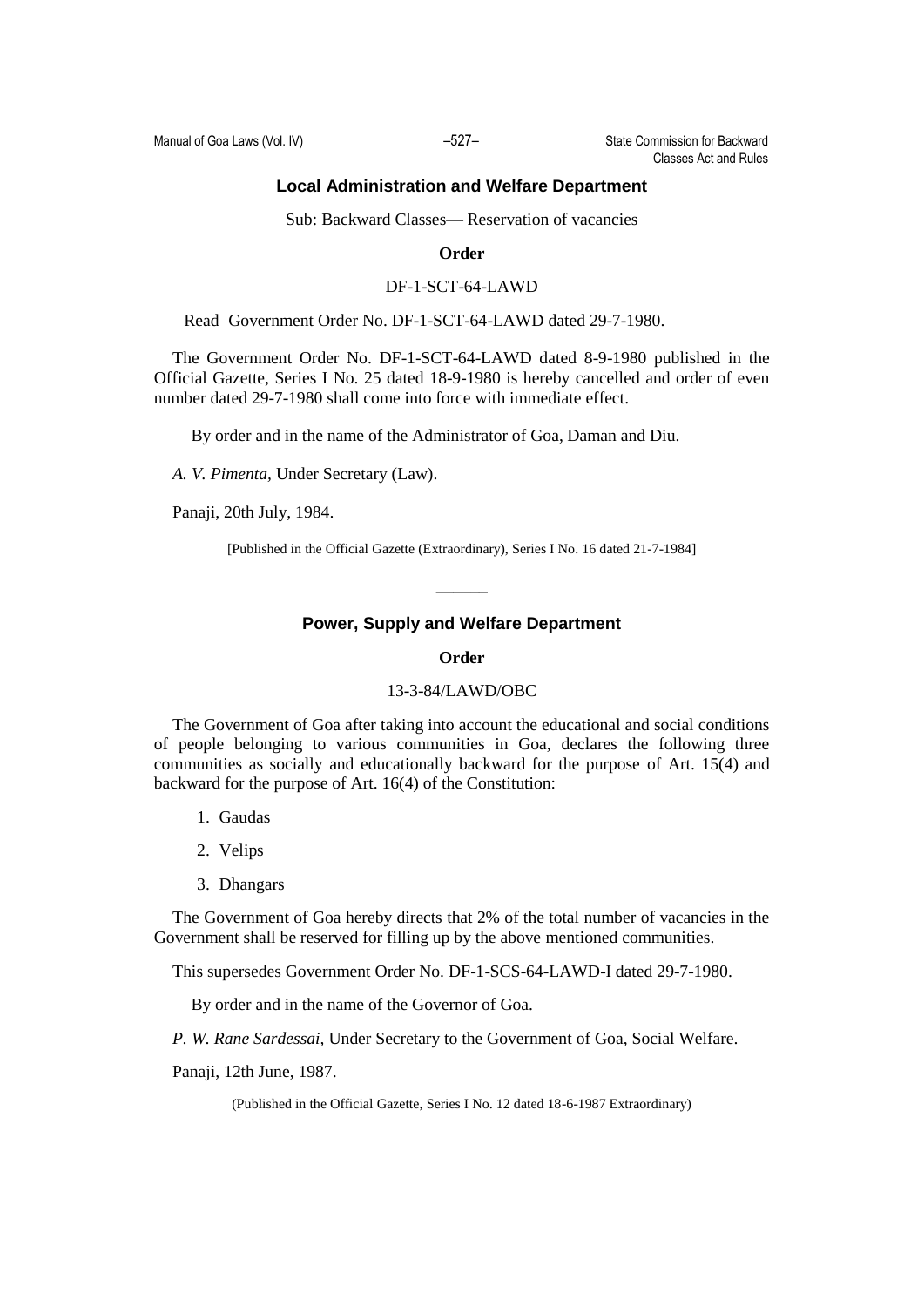### **Power, Supply and Welfare Department**

#### **Order**

#### 13-3-84/LAWD/OBC

The Government of Goa hereby amends the Government Order No. 13-3-84/LAWD/ /OBC dated 12-6-87 published in the Official Gazette, Series I No. 12, dated 18-6-1987 (hereinafter referred to as the 'principal Order'), as follows:—

In the principal Order, after item 3, the following item shall be inserted, namely:—

"4. Kunbis"

By order and in the name of the Governor of Goa.

*P. W. Rane Sardessai,* Under Secretary to the Government of Goa, Social Welfare.

Panaji, 9th July, 1987.

(Published in the Official Gazette, Series I No. 17 dated 23-7-1987)

#### **Notification**

**\_\_\_\_\_\_**

#### 13-1-97-SWD

Read: 1. Government order No. 13-3-84-LAWD/OBC dated 12-6-1987 and 9-7-1987.

2. Government of India, Ministry of Welfare Resolution No. 12011/44/96-BCC dated 6-12-1996 published in the Gazette of India No. 210 dated 11-12-1996.

The Government of Goa, after taking into account the Resolution cited above issued by the Government of India, Ministry of Welfare on the recommendations of the National Commission for Backward Classes, have decided to notify inclusion of the below mentioned Communities in the State list of O. B. Cs with immediate effect.

- 1. Dhobi, Rajak, Madval (including Christian Dhobies).
- 2. Nhavi, Nai, Nabhik, Napit, Mahalo.
- 3. Koli, Kharvi (including Christian Kharvi).
- 4. Nathjogi.
- 5. Gosavi.

By order and in the name of the Governor of Goa.

*E. Silveira,* Under Secretary (Social Welfare).

Panaji, 3rd March, 1997.

(Published in the Official Gazette, Series I No. 51 dated 25-3-1997-Extraordinary-2)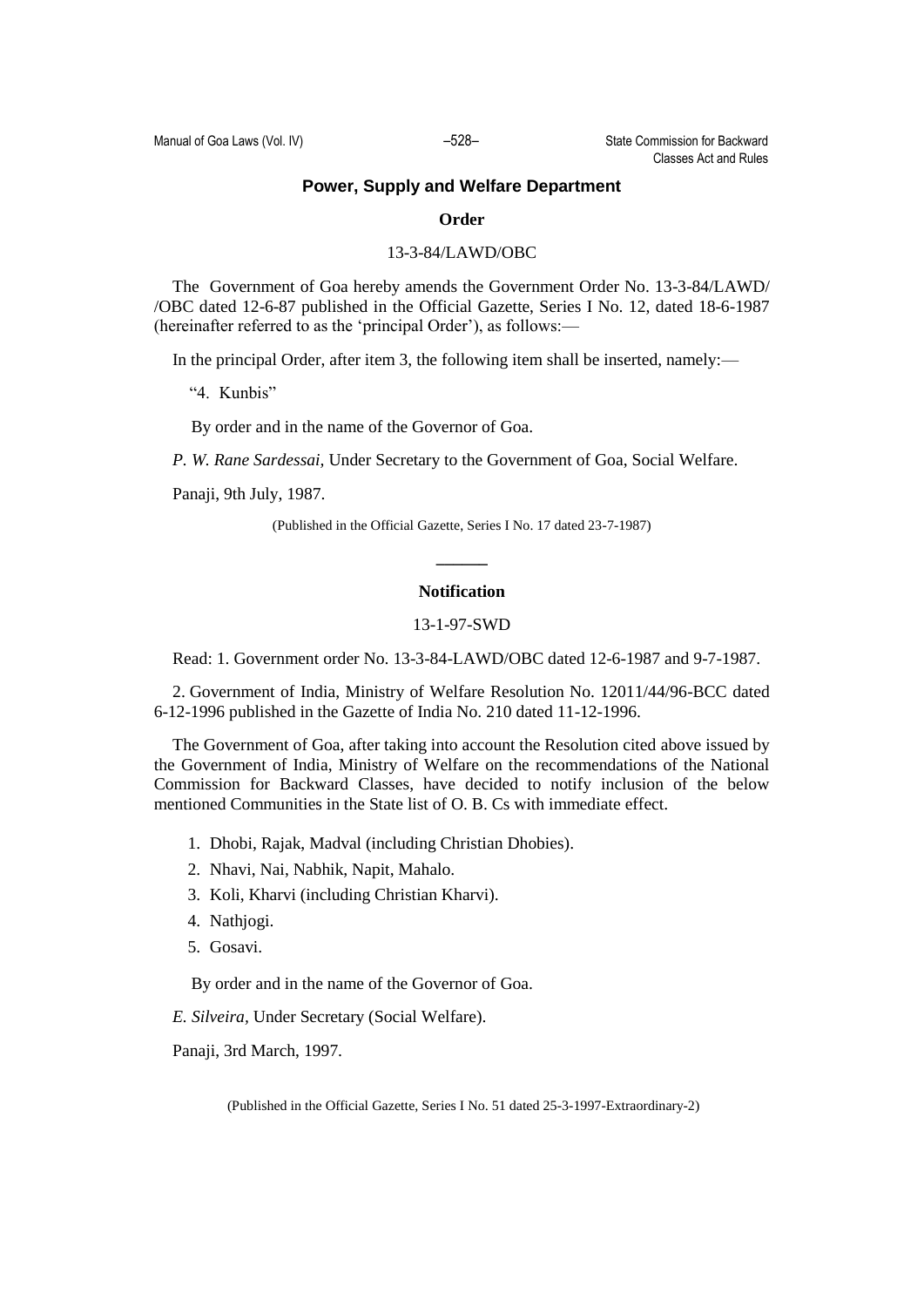Classes Act and Rules

#### **Department of Social Welfare**

Directorate of Social Welfare

#### **Notification**

#### 13-1-97/SWD/1016

Read: (1) Government Order No. 13-3-84-LAWD/OBC dated 12-6-1987 and 9-7-1987.

- (2) Notification No. 13/1/97-SWD dated 3-3-1997.
- (3) Notification No. 13/1/97-SWD dated 13-5-1997.
- (4) Notification No. 13/1/97-SWD dated 12-12-1997.
- (5) Notification No. 13/1/97-SWD/2122 dated 23-9-1998.
- (6) Notification No. 13/25/92-SWD-Part dated 4-10-1995.

The Government of Goa, after taking into account the Resolution dated 27-10-1999 and 6-12-1999 of the Ministry of Social Justice and Empowerment, Government of India, published in the Gazette of India/Extraordinary, Part-I section 1 dated 27-10-1999 and 6-12-1999, respectively and further, on the recommendations of the Goa State Other Backward Classes Commission hereby notifies inclusion of below mentioned communities in the State list of OBC.

- (1) Kumbhar including Christian Kumbhar.
- (2) Teli.
- (3) Shimpi.
- (4) Christian Mahar.
- (5) Kalaikar/Blacksmith/Tinsmith.
- (6) Pagui/Gabit.
- (7) Christian Barber.
- (8) Satarkar.
- (9) Bhandari Naik.

The Government is also pleased to notify that the existing reservation percentage for OBC Communities notified vide Government Orders and Notifications cited above, for direct recruitment, for service under State Government and State Undertakings, shall be increased from 15% to 27% with immediate effect. The roster points for OBC in 100 point roster will be 5, 8, 11, 15, 17, 21, 25, 29, 35, 39, 43, 47, 53, 55, 57, 61, 65, 69, 71, 73, 77, 79, 83, 87, 91, 95, 99 (27 points).

This reservation will, however, not be available to persons falling within the 'creamy layer', the criteria for which, is as specified by the Government Notification No. 13/25/92-SWD-PART dated 4-10-1995.

This Notification shall come into force with immediate effect.

By order and in the name of the Governor of Goa.

*S. V. Shirodkar,* Director of Social Welfare & ex officio Joint Secretary.

Panaji, 30th June, 2000.

(Published in the Official Gazette, Series I No. 13, dated 30-6-2000-Extraordinary-2)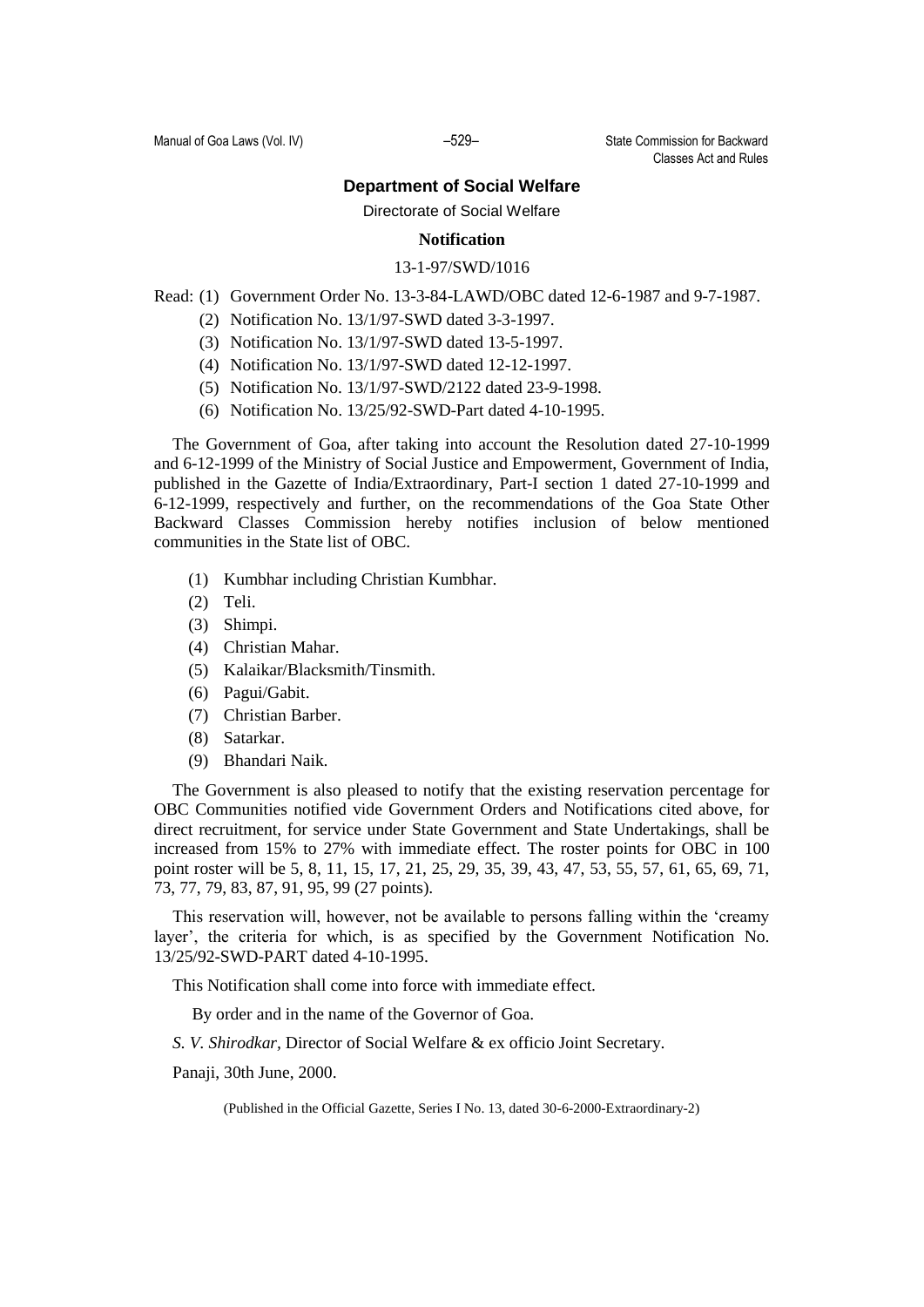#### Department of Social Welfare

#### **Notification**

#### 13-1-97/SWD

#### Read: 1. Government Order No. 13-3-84-LAWD/OBC dated 12-6-1987 and 9-7-1987. 2. Government Notification No. 13/1/97-SWD dated 3-3-1997.

The Government of Goa after taking into account the educational and social backwardness of Bhandari Community, is pleased to notify inclusion of Bhandari community in the State list of O.B.Cs with immediate effect.

By order and in the name of the Governor of Goa.

*E. Silveira,* Under Secretary to the Government of Goa, Social Welfare.

Panaji, 12th December, 1997.

(Published in the Official Gazette, Series I No. 37 dated 15-12-1997-Extraordinary-2)

 $\overline{\phantom{a}}$ 

#### Department of Social Welfare

#### **Notification**

#### 13/1/97/SWD/2122

Whereas vide Notification No. 13/1/97-SWD dated 12-12-1997, published in the Official Gazette, Series I No. 37 dated 15th December, 1997 (thereinafter called the "said Notification‖), the Government had notified inclusion of Bhandari Community in the State list of O.B.C.;

And whereas the said Notification was challenged before the High Court of Bombay at Panaji in Writ Petition No. 288/1998.

And whereas the Hon'ble High Court vide Oral Order dated 24-8-1998 in said Writ Petition No. 288/1998, stayed the said Notification.

And whereas the High Court has also made it clear that whatever has already been done under the said Notification shall not be disturbed and the stay shall take effect from 24-8-1998.

Now, therefore, the Government hereby directs that the said Notification shall be held in abeyance with effect from 24-8-1998 until further orders.

By order and in the name of the Governor of Goa.

*S. V. Shirodkar,* ex officio Joint Secretary & Director of Social Welfare.

Panaji, 23rd September, 1998.

(Published in the Official Gazette, Series I No. 26, dated 25-9-1998-Extraordinary-3)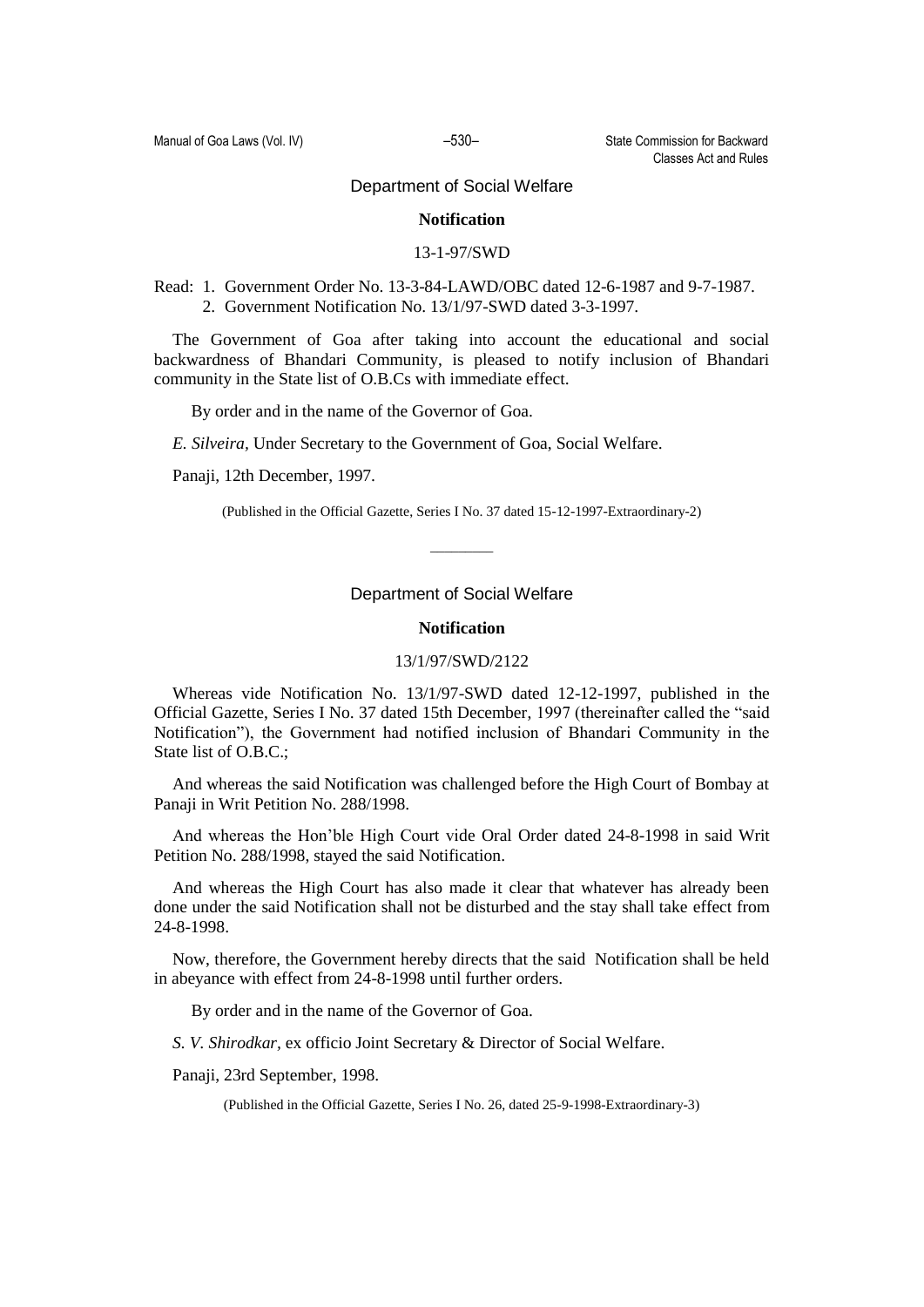#### Social Welfare Department

#### **Notification**

#### 13-2-84/SWD/I

Whereas the Government of Goa vide Orders No. 13-3-84/LAWD/OBC dated 12-6-87 and 9-7-1987 has notified four communities viz. Kunbi, Gawda, Dhangar and Velip as Other Backward Classes under articles 15(4) and 16(4) of the Constitution of India;

And whereas the Government of Goa have decided that 5% of the total number of seats to be filled in the Government professional institutions and 2% of the total number of vacancies in Government service shall be reserved for being filled up by the candidates belonging to the above other backward classes.

Now therefore, the Government of Goa hereby fixes the points Nos. 7 and 57 in the 100 Point Roster for filling up the posts reserved for the other backward classes.

By order and in the name of the Governor of Goa.

*P. W. Rane Sardessai,* Under Secretary to the Government of Goa, Social Welfare.

Panaji, 8th February, 1998.

(Published in the Official Gazette, Series I No. 51 dated 17-3-1988)  $\overline{\phantom{a}}$ 

#### Department of Social Welfare

#### **Notification**

#### 13/1/96-SWD

Government is pleased to relax the upper age limit prescribed for direct recruitment by 3 years in respect of candidates belonging to Other Backward Classes to fill up the vacancies reserved for them. Government is also pleased to provide relaxation of Standard in written examination and interview to fill up the quota reserved for Other Backward Classes.

This will come into effect immediately and will be applicable to all Government Departments, State owned undertakings and Organisations/Institutions wherever reservation is applicable.

By order and in the name of the Governor of Goa.

*E. Silveira,* Under Secretary (Social Welfare).

Panaji, 27th December, 1996.

(Published in the Official Gazette, Series I No. 40 dated 2-1-1997)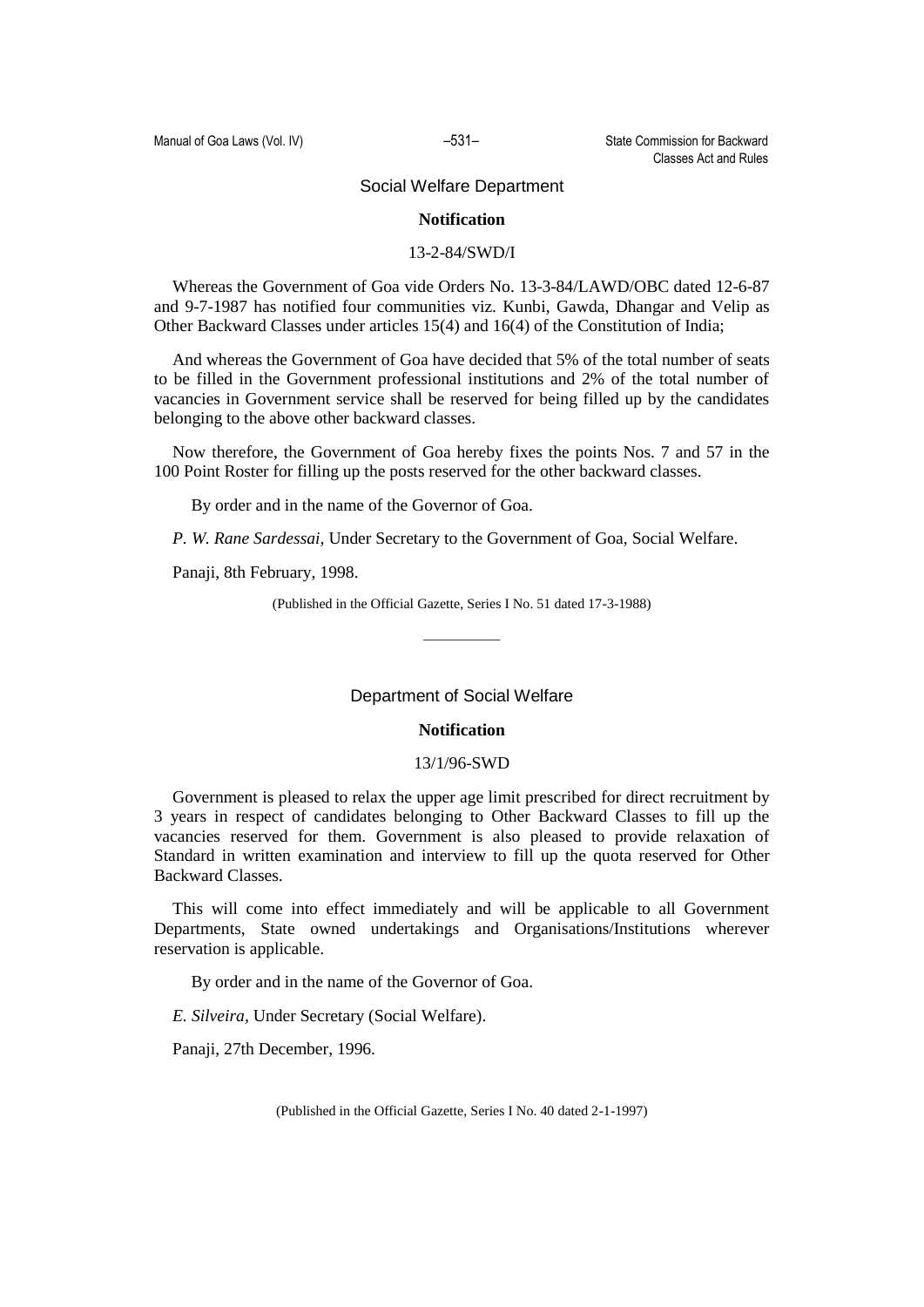#### Department of Social Welfare

#### **Notification**

#### 13/8/91/SWD/Part/2008

Government of Goa, after considering the inclusion of various Communities in the State list of Other Backward Classes, is pleased to prescribe the following guidelines as regards the issue of O.B.C. certificate:

#### CLAIMS THROUGH MARRIAGES:

The guiding principle is a that no person who was not Other Backward Class by birth will be deemed to be a member of Other Backward Class merely because he or she married a person belonging to Other Backward Class.

Similarly a person who is a member of Other Backward Class would continue to be a member of that Other Backward Class even after his or her marriage with a person who does not belong to a Other Backward Class.

*S. V. Shirodkar,* ex officio Joint Secretary (S.W).

Panaji, 3rd September, 1998.

(Published in the Official Gazette, Series I No. 28 dated 8-10-1998)

 $\overline{\phantom{a}}$ 

#### Department of Social Welfare

#### **Notification**

#### No. 13/25/92-SWD/Part

Read: 1. Government Order No. 13/3/84-LAWD/OBC dated 12-6-87 and 9-7-1987.

2. Notification No. 13/2/84-SWD-I dated 8-2-1988.

Pursuant to Supreme Court judgement in the Indira Sawney and others Vs Union of India and others case [Writ Petition (Civil) No. 930 of 1990] the Government of Goa is pleased to adopt the same criteria evolved by the Government of India vide Office Memorandum No. 36012/22/93-Estt. (SCT) dated 8-9-1993 of the Ministry of Personnel Public Grievances & Pension (Department of Personnel & Training), New Delhi for exclusion of socially advanced persons/Sections (‗Creamy Layer') from Other Backward Classes, as per the Schedule appended hereto.

The said criteria will be initially applicable to the four Communities notified vide Government order cited at Sr. No. 1 above. The percentage of reservation shall continue to remain the same as notified vide notification cited at Sr. No. 2 above until further orders.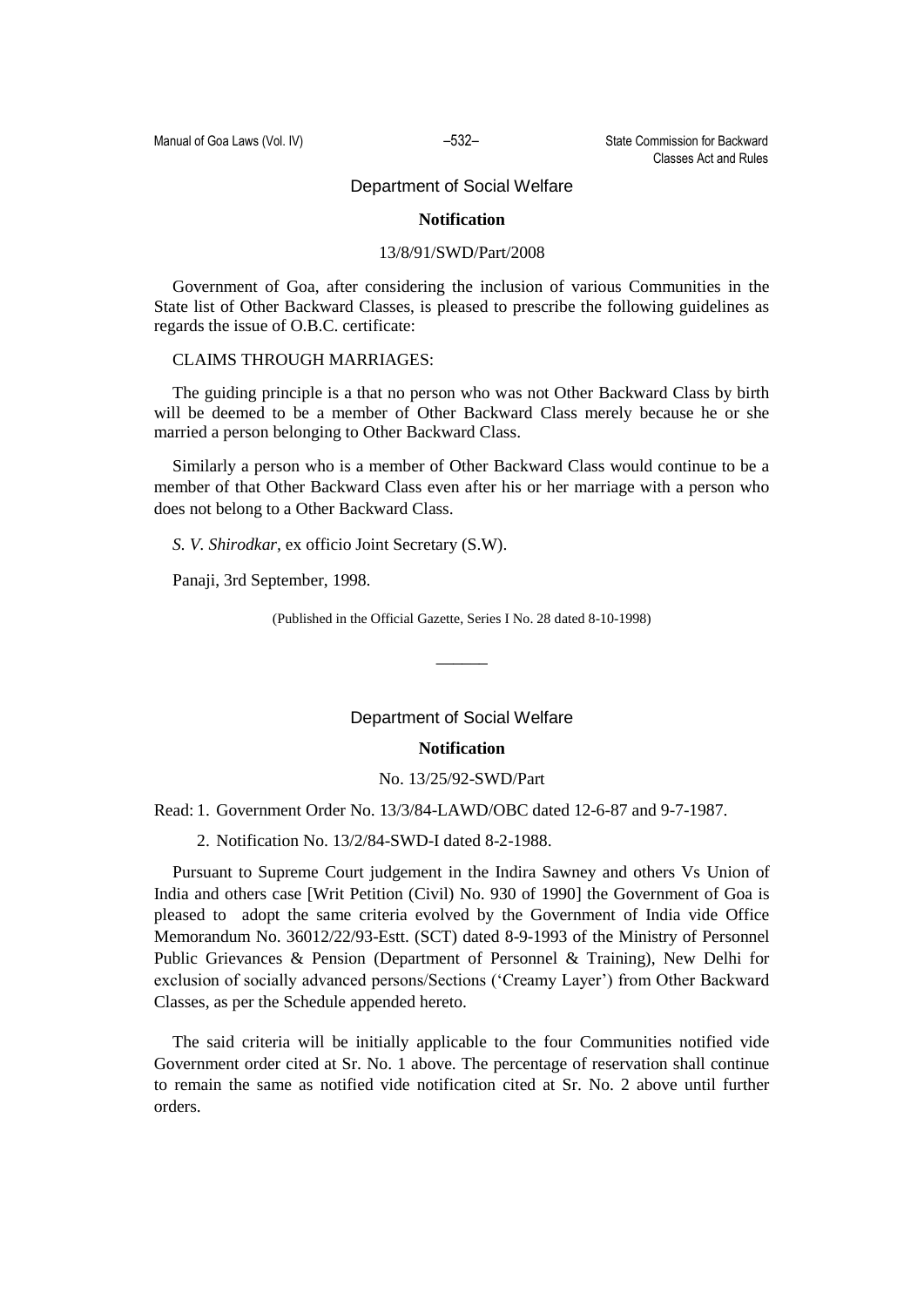The said criteria shall be applicable for reservation to vacancies in civil posts and services in all Government Departments, Public Sector Undertakings, Autonomous Bodies, Universities in Goa State.

By order and in the name of the Governor of Goa.

*E. Silveira,* Under Secretary (Social Welfare).

Panaji, 4th October, 1995.

| Sr. No.<br>Description of category                                                                                             | To whom rule of exclusion will apply                                                                                                                                                                                                                                                                                                                                                                                                                                                                                                                                                                                                                                                                                                                                                                                                                                                                                                                                                                                                                                                                 |
|--------------------------------------------------------------------------------------------------------------------------------|------------------------------------------------------------------------------------------------------------------------------------------------------------------------------------------------------------------------------------------------------------------------------------------------------------------------------------------------------------------------------------------------------------------------------------------------------------------------------------------------------------------------------------------------------------------------------------------------------------------------------------------------------------------------------------------------------------------------------------------------------------------------------------------------------------------------------------------------------------------------------------------------------------------------------------------------------------------------------------------------------------------------------------------------------------------------------------------------------|
| 1<br>2                                                                                                                         | 3                                                                                                                                                                                                                                                                                                                                                                                                                                                                                                                                                                                                                                                                                                                                                                                                                                                                                                                                                                                                                                                                                                    |
| I. CONSTITUTIONAL POSTS                                                                                                        | $Son(s)$ and daughter(s) of<br>(a) President of India;<br>(b) Vice-President of India;<br>(c) Judges of the Supreme Court and of the High<br>Courts;<br>(d) Chairman & Members of UPSC and of the State<br>Public<br>Service<br>Commission;<br>Chief<br>Election<br>Commissioner Comptroller & Auditor General of<br>India;<br>(e) persons holding Constitutional positions of like<br>nature.                                                                                                                                                                                                                                                                                                                                                                                                                                                                                                                                                                                                                                                                                                       |
| <b>II. SERVICE CATEGORY</b><br>A. Group A/Class I Officers of<br>the All India Central and State<br>Services (Direct Recruits) | $Son(s)$ and daughter(s) of<br>(a) parents, both of whom are Class I Officer;<br>(b) parents, either of whom is a Class I Officers;<br>(c) parents, both of whom are Class I Officers, but<br>one of them dies or suffers permanent incapacitation;<br>(d) parents, either of whom is a Class I Officer and<br>such parent dies or suffers permanent incapacitation,<br>and before such death or such incapacitation has had<br>the benefit of employment in any International<br>Organisation like UN, IMF, World Bank, etc., for a<br>period of not less than 5 years;<br>(e) parents, both of whom are Class I Officers die or<br>suffer permanent incapacitation and before such death<br>or such incapacitation of the both, either of them has<br>had the benefit of employment in any International<br>Organisation like UN, IMF, World Bank, etc. for a<br>period of not less than 5 years:<br>Provided that the rule of exclusion shall not apply in<br>the following cases:<br>(a) Sons and daughters of parents either of whom or<br>both of whom are Class-I Officers and such parent(s) |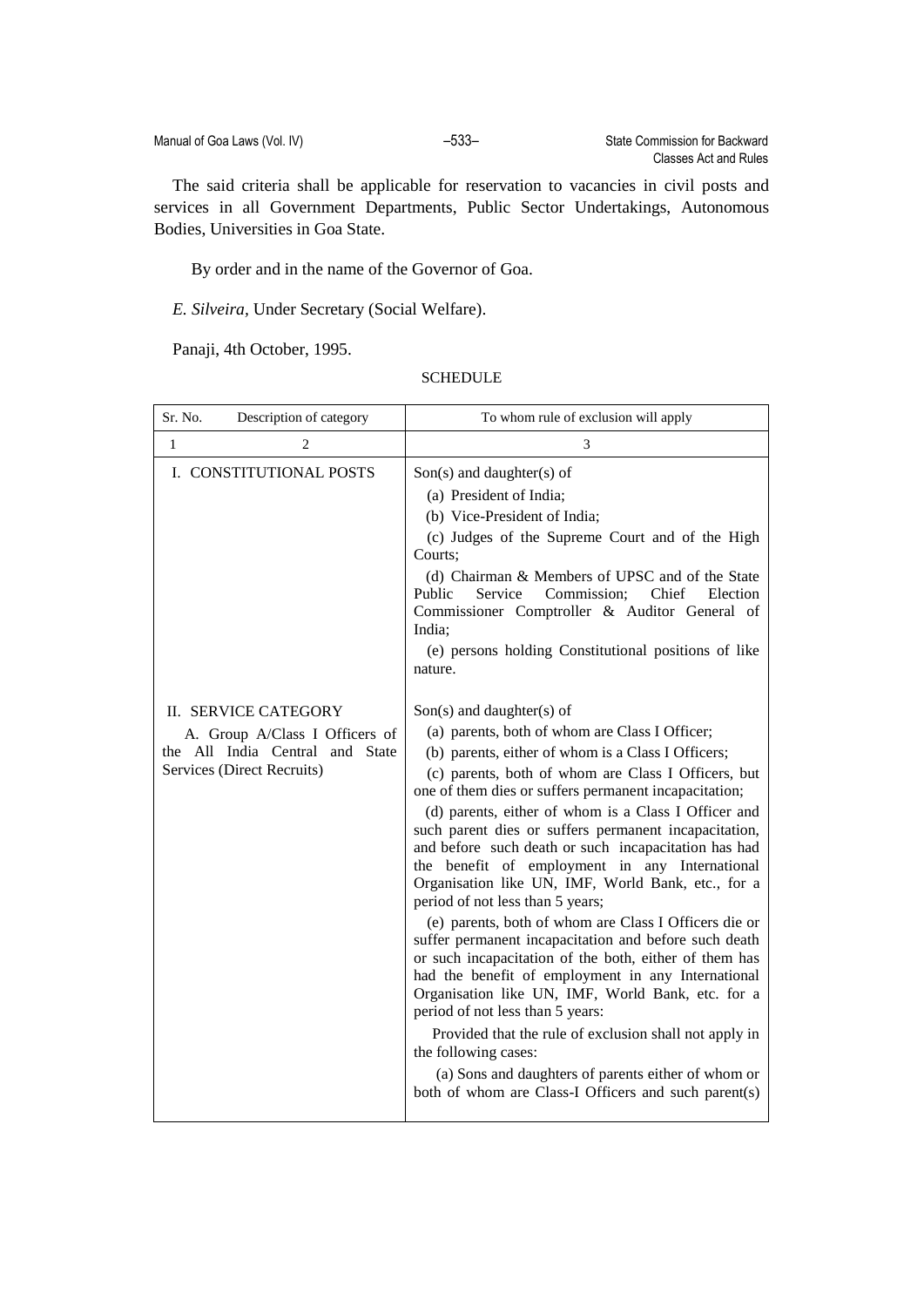|                                                                                           | dies/die or suffer permanent incapacitation.                                                                                                                                                                                                                                                                                                                                                                                                                                                              |
|-------------------------------------------------------------------------------------------|-----------------------------------------------------------------------------------------------------------------------------------------------------------------------------------------------------------------------------------------------------------------------------------------------------------------------------------------------------------------------------------------------------------------------------------------------------------------------------------------------------------|
| B. Group B/Class II Officers of<br>the Central and State Services (Direct<br>Recruitment) | (b) A lady belonging to OBC Catagory has got<br>married to a Class-I Officer, and may herself like to<br>apply for a job.                                                                                                                                                                                                                                                                                                                                                                                 |
|                                                                                           | $Son(s)$ and daughter(s) of                                                                                                                                                                                                                                                                                                                                                                                                                                                                               |
|                                                                                           | (a) parents, both of whom are Class II Officers.                                                                                                                                                                                                                                                                                                                                                                                                                                                          |
|                                                                                           | (b) parents of whom only the husband is a Class II<br>Officer and he gets into Class I at the age of 40 or<br>earlier.                                                                                                                                                                                                                                                                                                                                                                                    |
|                                                                                           | (c) parents, both of whom are Class II Officers and<br>one of them dies or suffers permanent incapacitation<br>and either one of them has had the benefit of<br>employment in any International Organisation like UN,<br>IMF, World Bank, etc. for a period of not less than 5<br>years before such death or permanent incapacitation.                                                                                                                                                                    |
|                                                                                           | (d) parents of whom the husband is a Class I Officer<br>(direct recruit or preforty promoted) and the wife is a<br>Class II Officer and the wife dies; or suffers permanent<br>incapacitation and                                                                                                                                                                                                                                                                                                         |
|                                                                                           | (e) parents, of whom the wife is a Class I Officer<br>(Direct Recruit or preforty promoted) and the husband<br>is a Class II Officer and the husband dies or suffers<br>permanent incapacitation:                                                                                                                                                                                                                                                                                                         |
|                                                                                           | Provided that the rule of exclusion shall not apply in<br>the following cases :                                                                                                                                                                                                                                                                                                                                                                                                                           |
|                                                                                           | Sons and daughters of                                                                                                                                                                                                                                                                                                                                                                                                                                                                                     |
|                                                                                           | (a) Parents both of whom are Class II Officers and<br>one of them dies or suffers permanent incapacitation.                                                                                                                                                                                                                                                                                                                                                                                               |
|                                                                                           | (b) Parents, both of whom are Class II Officers and<br>both of them die or suffer permanent incapacitation,<br>even though either of them has had the benefit of<br>employment in any International Organisation like UN,<br>IMF, World Bank, etc. for a period of not less than 5<br>years before their death or permanent incapacitation.                                                                                                                                                               |
| C. Employees in Public Sector<br>Undertaking etc                                          | The criteria enumerated in $A \& B$ above in this<br>Category will apply mutatis mutandi to Officers<br>holding equivalent or comparable posts in PSUs, Banks<br>Insurance Organisations, Universities, etc. and also to<br>equivalent or Comperable posts and positions under<br>private employment, pending the evaluation of the<br>posts on equivalent or comparable basis in these<br>institutions, the criteria specified in Category VI below<br>will apply to the Officers in these Institutions. |
| III. ARMED FORCES INCLUDING<br>PARA-MILITARY FORCES                                       | Son(s) and daughter(s) of parents either or both of<br>whom is or are in the rank of Colonel and above in the                                                                                                                                                                                                                                                                                                                                                                                             |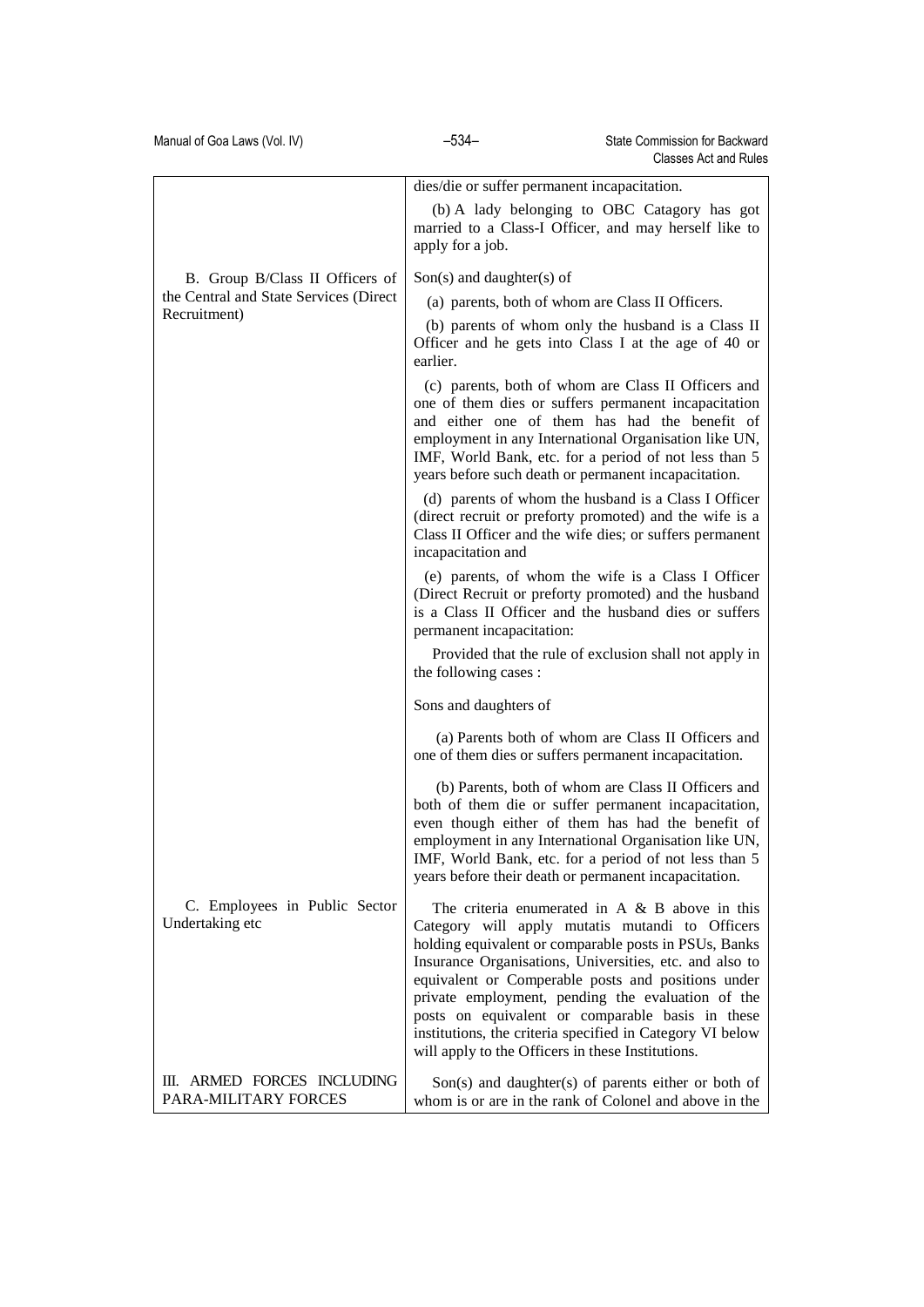| (Persons holding civil posts are not<br>included)                                                                                                                                                                                                                                                                                                                                                 | Army and to equivalent posts in the Navy and the Air<br>Force and the Para Military Forces:                                                                                                                                                                                                                                |
|---------------------------------------------------------------------------------------------------------------------------------------------------------------------------------------------------------------------------------------------------------------------------------------------------------------------------------------------------------------------------------------------------|----------------------------------------------------------------------------------------------------------------------------------------------------------------------------------------------------------------------------------------------------------------------------------------------------------------------------|
|                                                                                                                                                                                                                                                                                                                                                                                                   | Provided that:-                                                                                                                                                                                                                                                                                                            |
|                                                                                                                                                                                                                                                                                                                                                                                                   | (i) if the wife of an Armed Forces Officer is herself<br>the Armed Forces (i.e., the category under<br>in<br>consideration) the rule of exclusion will apply only<br>when she herself has reached the rank of Colonel;                                                                                                     |
|                                                                                                                                                                                                                                                                                                                                                                                                   | (ii) the service ranks below Colonel of husband and<br>wife shall not be clubbed together;                                                                                                                                                                                                                                 |
|                                                                                                                                                                                                                                                                                                                                                                                                   | (iii) if the wife of an Officer in the Armed Forces is<br>in civil employment, this will not be taken into account<br>for applying the rule of exclusion unless she falls in the<br>service category under item No. II in which case the<br>criteria and conditions enumerated therein will apply to<br>her independently. |
| IV. PROFESSIONAL CLASS AND<br>THOSE ENGAGED IN TRADE<br><b>AND INDUSTRY</b>                                                                                                                                                                                                                                                                                                                       | Criteria specified against Category VI will apply:-                                                                                                                                                                                                                                                                        |
| (I) Persons engaged in pro-<br>fession as a doctor, lawyer, Chartered<br>Accountant, Income-Tax consultant,<br>financial or management consultant<br>dental surgeon, engineer, architect,<br>computer specialist, film artists and<br>film professional,<br>other<br>author,<br>playwright sports person,<br>sports<br>professional, media professional or<br>any other vocations of like status. |                                                                                                                                                                                                                                                                                                                            |
| (II) Persons engaged in trade,<br>business and industry.                                                                                                                                                                                                                                                                                                                                          | Criteria specified against Category VI will apply:                                                                                                                                                                                                                                                                         |
|                                                                                                                                                                                                                                                                                                                                                                                                   | <b>Explanation:</b><br>(i) Where the husband is in some profession and the<br>wife is in a Class II of lower grade employment, the<br>income/wealth test will apply only on the basis of the<br>husband's income.                                                                                                          |
|                                                                                                                                                                                                                                                                                                                                                                                                   | (ii) If the wife is in any profession and the husband<br>is in employment in a Class II or lower rank post, than<br>the income/wealth criter on will apply only on the basis<br>of the wife's income and the husband's income will not<br>be clubbed with it.                                                              |
| V. PROPERTY OWNERS<br>(A) Agricultural holdings                                                                                                                                                                                                                                                                                                                                                   | Son(s) and daughter(s) of persons belonging to a<br>family (father, mother and minor children) which owns                                                                                                                                                                                                                  |
|                                                                                                                                                                                                                                                                                                                                                                                                   | (a) only irrigated land which is equal to or more<br>than 85% of the statutory ceiling area, or                                                                                                                                                                                                                            |
|                                                                                                                                                                                                                                                                                                                                                                                                   | (b) both irrigated and unirrigated land, as follows:                                                                                                                                                                                                                                                                       |
|                                                                                                                                                                                                                                                                                                                                                                                                   | The rule of exclusion will apply where the pre-<br>condition exists that the irrigated area (having been                                                                                                                                                                                                                   |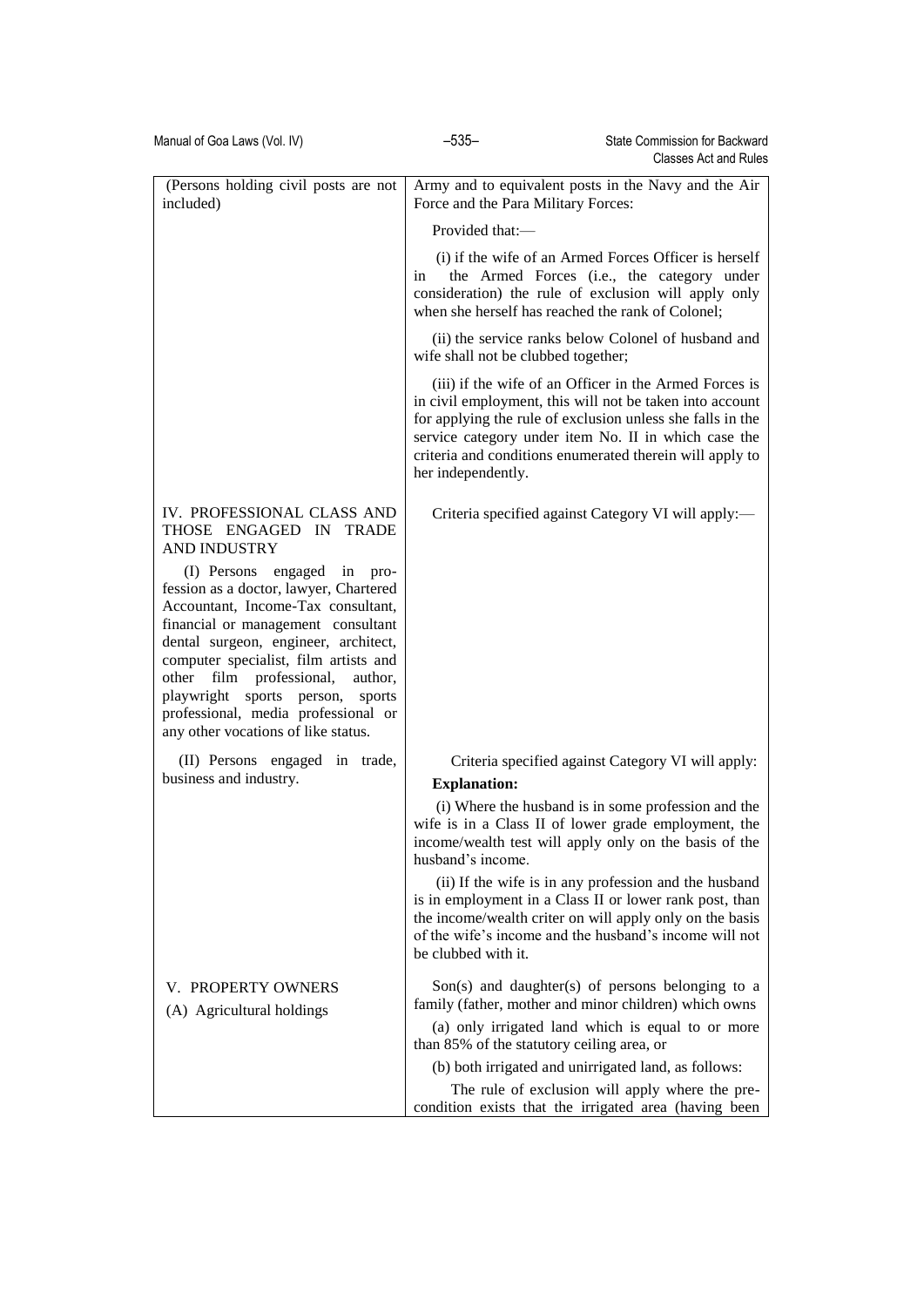|                                                                               | brought to a single type under a common denominator)<br>40% or more of the statutory ceiling limit for irrigated<br>land (this being calculated by excluding the unirrigated<br>portion). If this pre-condition of not less than 40%<br>exists, then only the area of unirrigated land will be<br>taken into account. This will be done by converting the<br>unirrigated land on the basis of the conversion formula<br>existing, into the irrigated type. The irrigated area so<br>computed from unirrigated land shall be added to the<br>actual area of irrigated land and if after such clubbing<br>together the total area in terms of irrigated land is 85%<br>or more of the statutory ceiling limit for irrigated land,<br>then the rule or exclusion will apply and disentitlement<br>will occur).<br>(ii)<br>The rule of exclusion will not apply if the land<br>holding of a family is exclusively unirrigated. |
|-------------------------------------------------------------------------------|----------------------------------------------------------------------------------------------------------------------------------------------------------------------------------------------------------------------------------------------------------------------------------------------------------------------------------------------------------------------------------------------------------------------------------------------------------------------------------------------------------------------------------------------------------------------------------------------------------------------------------------------------------------------------------------------------------------------------------------------------------------------------------------------------------------------------------------------------------------------------------------------------------------------------|
| <b>B.</b> Plantations<br>(i) Coffee, tea, rubber etc.                         | Criteria of income/wealth specified in Category VI<br>below will apply.                                                                                                                                                                                                                                                                                                                                                                                                                                                                                                                                                                                                                                                                                                                                                                                                                                                    |
| (ii) Mango, citrus, apple<br>plantations etc.                                 | Deemed as agricultural holding and hence criteria at<br>A, above under this Category will apply.                                                                                                                                                                                                                                                                                                                                                                                                                                                                                                                                                                                                                                                                                                                                                                                                                           |
| C. Vacant land and/or building<br>in urban areas or urban agglo-<br>morations | Criteria specified in Category VI below will apply.<br><b>Explanation:</b> Building may be used for residential,<br>industrial or commercial purpose and the like two or<br>more such purposes.                                                                                                                                                                                                                                                                                                                                                                                                                                                                                                                                                                                                                                                                                                                            |
| VI. INCOME/WEALTH TEST                                                        | $Son(s)$ and daughter(s)                                                                                                                                                                                                                                                                                                                                                                                                                                                                                                                                                                                                                                                                                                                                                                                                                                                                                                   |
|                                                                               | (a) Persons having gross<br>annual<br>income<br>οf<br>Rs. 1 lakh above or possessing wealth above the<br>exemption limit as prescribed in the Wealth Tax Act<br>for a period of three consecutive years.                                                                                                                                                                                                                                                                                                                                                                                                                                                                                                                                                                                                                                                                                                                   |
|                                                                               | (b) Persons in Categories I, II, III and V A who are<br>not disentitled to the benefit of reservation but have<br>income from other sources of wealth which will bring<br>them within the income-wealth criteria mentioned in<br>(a) above.                                                                                                                                                                                                                                                                                                                                                                                                                                                                                                                                                                                                                                                                                |
|                                                                               | <b>Explanation:</b>                                                                                                                                                                                                                                                                                                                                                                                                                                                                                                                                                                                                                                                                                                                                                                                                                                                                                                        |
|                                                                               | (i) Income from salaries or agricultural land shall<br>not be clubbed;                                                                                                                                                                                                                                                                                                                                                                                                                                                                                                                                                                                                                                                                                                                                                                                                                                                     |
|                                                                               | (ii) The income criteria in-terms of rupee will be<br>modified taking into account the change in its value<br>every three years. If the situation, however so demands,<br>the interrungnum may be less.                                                                                                                                                                                                                                                                                                                                                                                                                                                                                                                                                                                                                                                                                                                    |
|                                                                               | <b>Explanation :</b> Wherever the expression "permanent<br>incapacitation" occur in this schedule, it shall mean<br>incapacitation which results in putting an officer out of<br>service.                                                                                                                                                                                                                                                                                                                                                                                                                                                                                                                                                                                                                                                                                                                                  |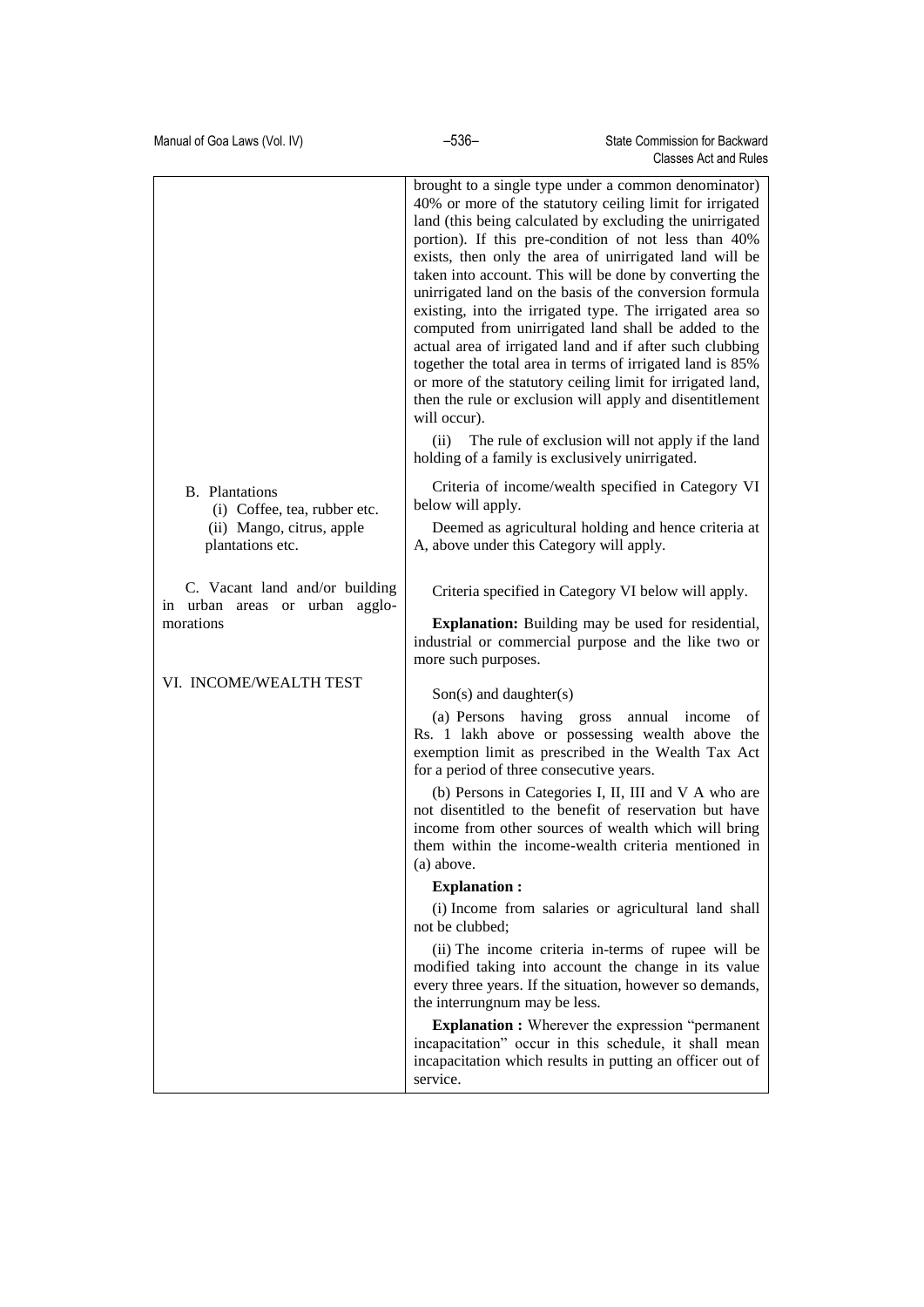Manual of Goa Laws (Vol. IV) – 537– State Commission for Backward Classes Act and Rules

# Department of Social Welfare Directorate of Social Welfare **Notification**

# No. 13/13/2003-SWD/7430

Read : 1. Order No. 13-3-84-LAWD/OBC dated 12-06-1987.

- 2. Addendum No. 13/1/97-SWD/(Vol.III) dated 06-12-2001
- 3. Order No. 13-3-84-LAWD/OBC dated 09-07-1987.
- 4. Notification No. 13/1/97-SWD dated 03-03-1997
- 5. Notification No. 13/1/97-SWD/1016 dated 30-06-2000.
- 6. Corrigendum No. 13/14/90-SWD/(Vol.III) dated 22-04-2003.

The Government of Goa, after taking into account the education and Social conditions of the people belonging to various Communities in Goa and further on the recommendation of the Goa State Commission backward Classes, hereby notifies the following two communities as socially and educationally backward for the purpose of Artcle 15(4) and backward for the purpose of Article 16(4) of the Constitution and include in the State List of OBC Community:—

- i. Thakar
- ii. Vishwakarma/Chari/Mesta

By order and in the name of the Governor of Goa.

*N. D. Agrawal,* Ex officio Joint Secretary & Director of Social Welfare.

Panaji, 29th December, 2006.

(Published in the Official Gazette, Series II No. 42 dated 18-01-2007)

 $\overline{\phantom{a}}$ 

Department of Social Welfare Directorate of Social Welfare

# $\overline{\phantom{a}}$ **Notification**

#### No. 13/13/2003-SWD/7430

Read : 1. Order No. 13-3-84-LAWD/OBC dated 12-06-1987.

- 2. Addendum No. 13/1/97-SWD/(Vol.III) dated 06-12-2001
	- 3. Order No. 13-3-84-LAWD/OBC dated 09-07-1987.
- 4. Notification No. 13/1/97-SWD dated 03-03-1997
- 5. Notification No. 13/1/97-SWD/1016 dated 30-06-2000.
- 6. Corrigendum No. 13/14/90-SWD/(Vol.III) dated 22-04-2003.
- 7. Notification No. 13/13/2003-SWD/7430 dated 29-12-2006.

The Government of Goa, after taking into account the education and Social conditions of the people belonging to various Communities in Goa and further on the